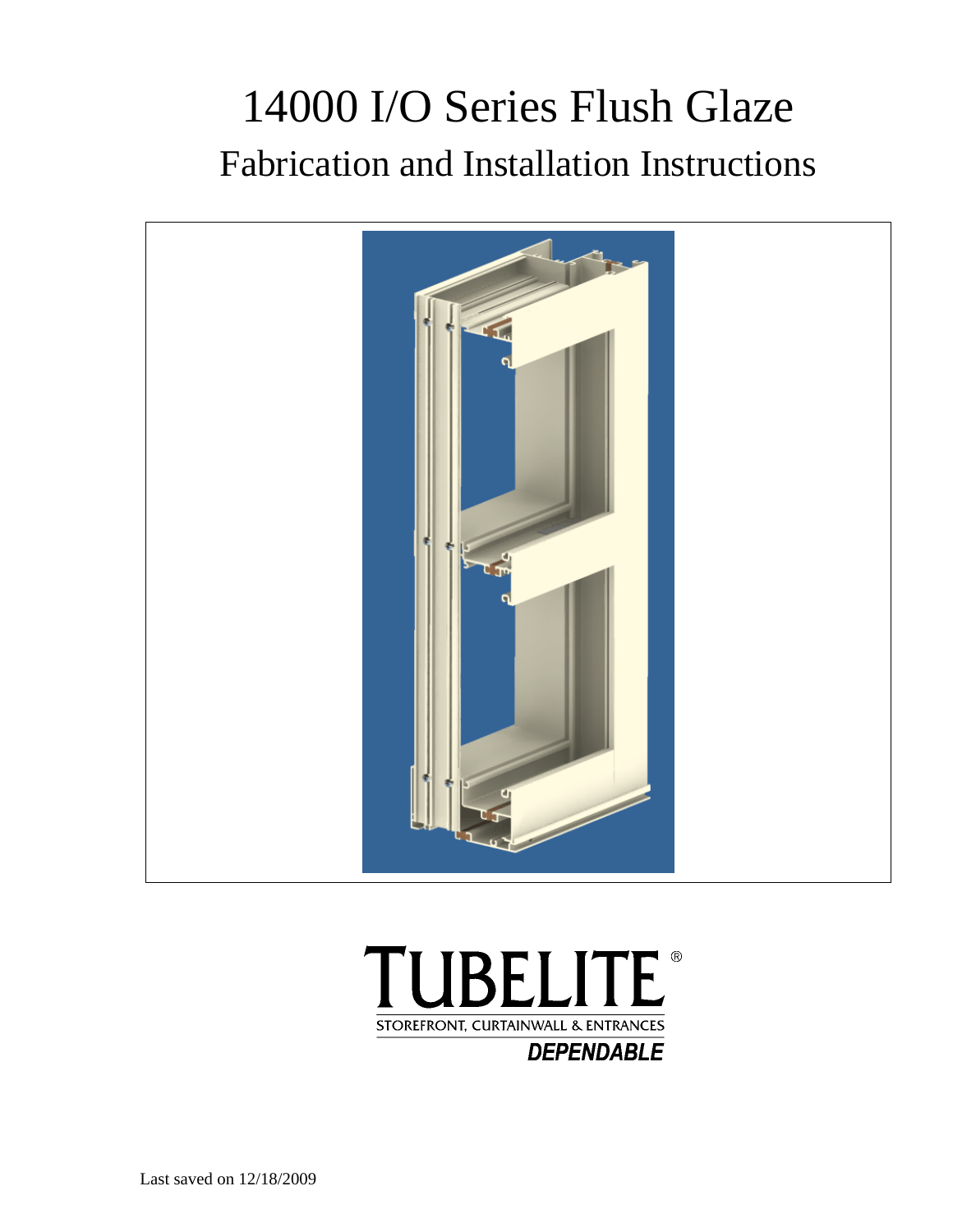# **Table of Contents**

| Step #1 (if needed): Splice the flashing where required per final distribution dwgs. 25 |  |
|-----------------------------------------------------------------------------------------|--|
|                                                                                         |  |
|                                                                                         |  |
|                                                                                         |  |
|                                                                                         |  |
|                                                                                         |  |
|                                                                                         |  |
|                                                                                         |  |
|                                                                                         |  |
|                                                                                         |  |
|                                                                                         |  |
|                                                                                         |  |
|                                                                                         |  |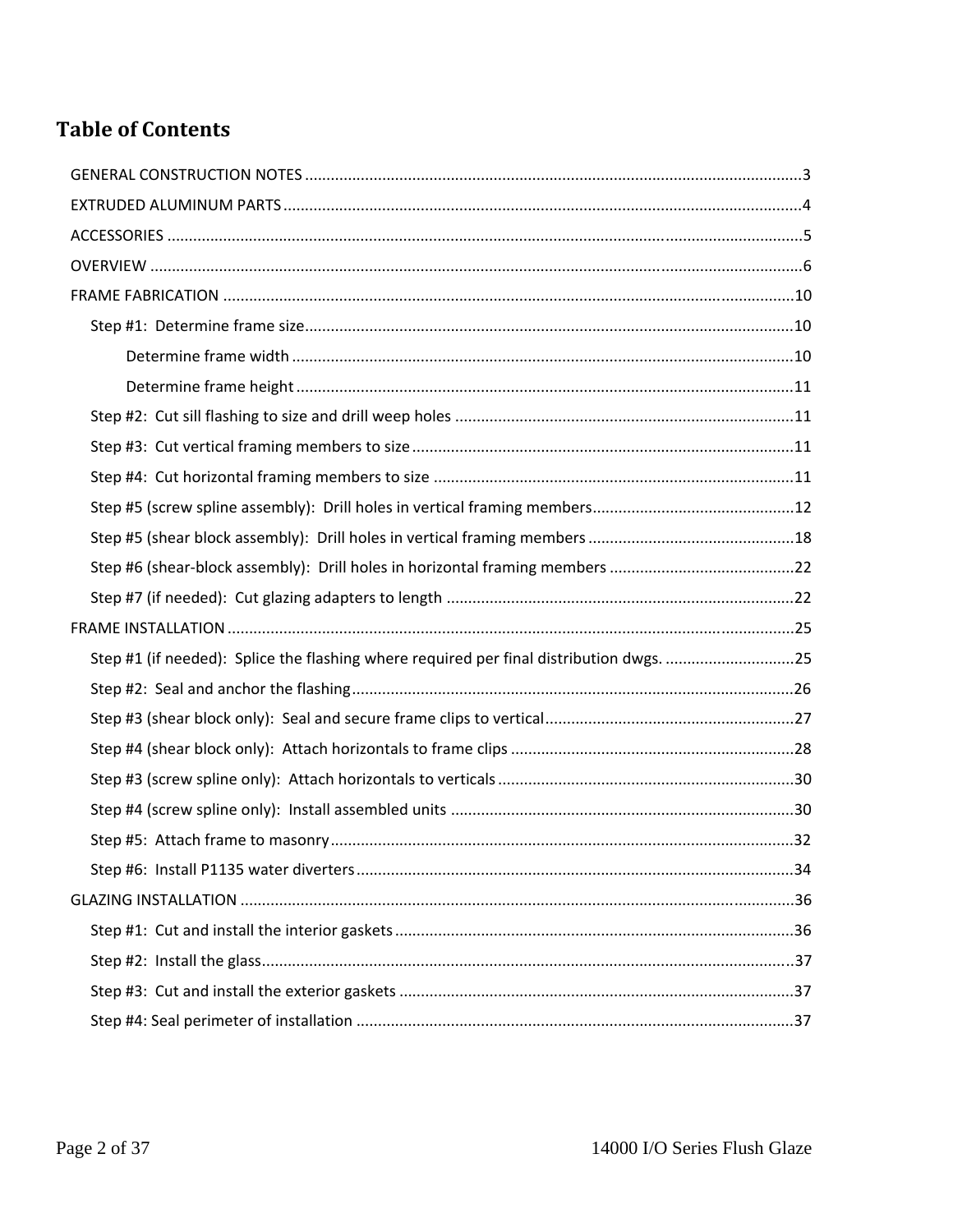# **GENERAL CONSTRUCTION NOTES**

- 1. These instructions cover typical product application, fabrication, installation and standard conditions and are general in nature. They provide useful guidelines, but the final distribution drawings may include additional details specific to this project. Any conflict or discrepancies must be clarified prior to execution.
- 2. Materials stored at the job site must be kept in a safe place removed from possible damage by other trades. Stack with adequate separation so materials will not rub together, and store off the ground. Cardboard or paper wrapped materials must be kept dry. Check arriving materials for quantity and keep record of where various materials are stored.
- 3. All field welding must be done in accordance with AISC guidelines. All aluminum and glass should be shielded from field welding to avoid damage from weld splatter. Results will be unsightly and may be structurally unsound. Advise general contractor and other trades accordingly.
- 4. Coordinate protection of installed work with general contractor and/or other trades.
- 5. Coordinate sequence of other trades which affect framing installation with the general contractor (e.g. fire proofing, back up walls, partitions, ceiling, mechanical ducts, convectors, etc.).
- 6. General contractor should furnish and guarantee bench marks, offset lines and opening dimensions. These items should be checked for accuracy before proceeding with erection. Make certain that all adjacent substrate construction is in accordance with the contract documents and/or approved shop drawings. If not, notify the general contractor in writing before proceeding with installation because this could constitute acceptance of adjacent substrate construction by others.
- 7. Isolate all aluminum to be placed directly in contact with masonry or other incompatible materials, using a heavy coat of zinc chromate or bituminous paint.
- 8. Sealant selection is the responsibility and option of the erector, installer and/or glazing contractor and must be approved by the sealant manufacturer with regard to application and compatibility for its intended use. All sealants must be used in strict accordance with the manufacturer's instructions and applied only by trained personnel to surfaces that have been properly prepared.
- 9. Sealant must be compatible with all materials with which they have contact, including other sealant surfaces. Consult sealant manufacturer for recommendations relative to shelf life, compatibility, cleaning of substrate, priming, tooling adhesion, etc.
- 10. Drainage gutters and weep holes must be kept clean at all times. Tubelite cannot accept responsibility for improper drainage as a result of clogged gutters and weep holes.
- 11. This product requires clearances at head, sill and jambs to allow for thermal expansion and contraction. Refer to final distribution drawings for joint sizes. Joints smaller than 1/4" may be subject to failure. Consult your sealant supplier.
- 12. All materials are to be installed plumb, level and true with regard to established bench marks and column center lines established by the general contractor and checked by the erector, installer and/or glazing contractor.
- 13. Cleaning of exposed aluminum surfaces should be done per AAMA recommendations.

14000 I/O Series Flush Glaze Page 3 of 37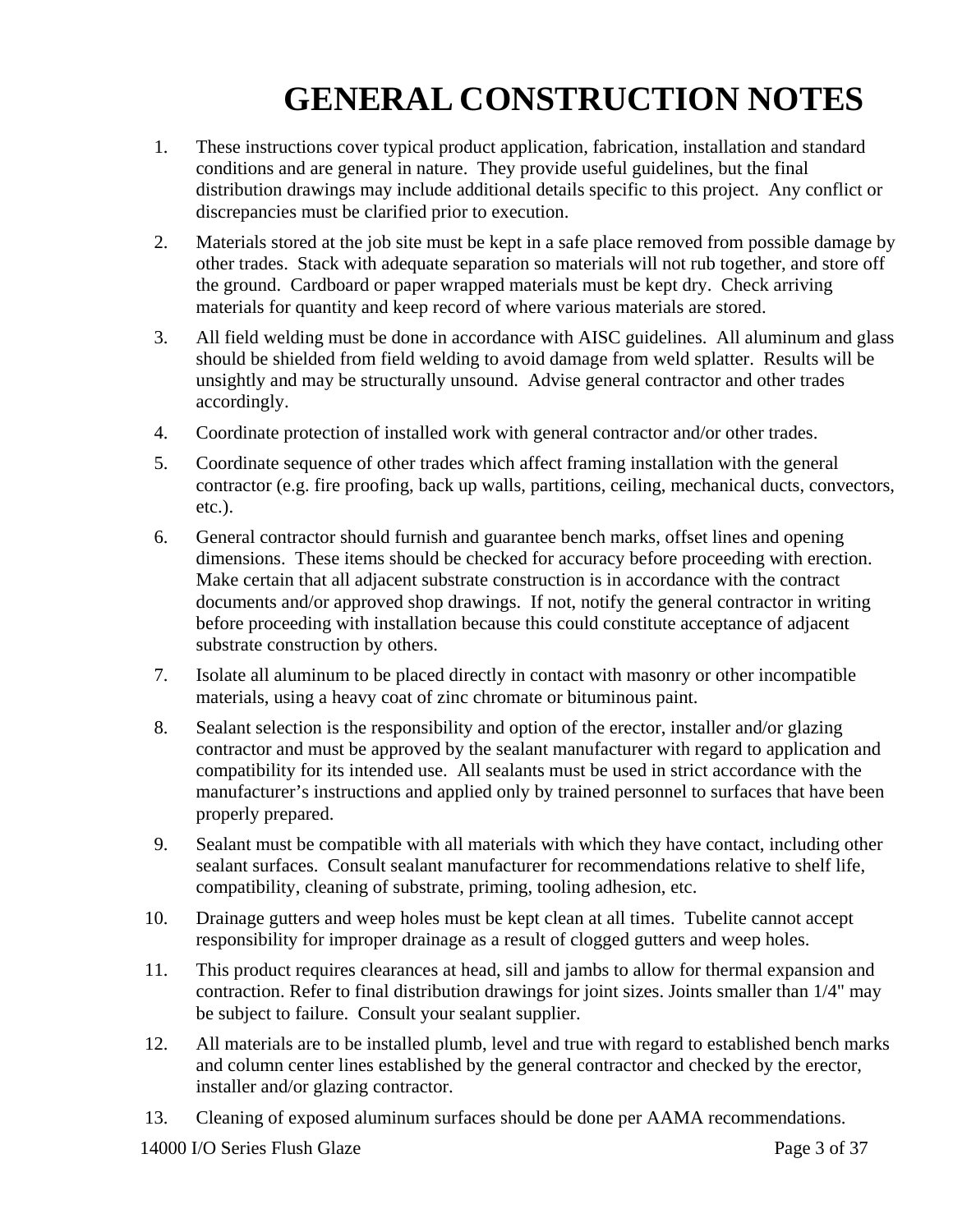# **EXTRUDED ALUMINUM PARTS**

| <b>Shape</b>                    | <b>Description</b>           | Part No.           | <b>Shape</b>          | <b>Description</b>       | Part No.           |
|---------------------------------|------------------------------|--------------------|-----------------------|--------------------------|--------------------|
|                                 | Open back<br>sill/jamb       | E14301<br>(T14301) |                       | Expansion<br>female half | E14346<br>(T14346) |
|                                 | Head - Inside<br>glaze       | E14300<br>(T14300) |                       | Expansion<br>male half   | E14336<br>(T14336) |
|                                 | Glass stop                   | E14304             |                       | Door jamb                | E14305             |
| $\frac{1}{2}$                   | Horizontal-<br>Inside glaze  | E14303<br>(T14303) |                       | Intermediate<br>vertical | E14306<br>(T14306) |
| <u> எடாட்</u>                   | Vertical filler              | E14302             |                       | 90° corner               | E14309<br>(T14309) |
| لصحار                           | Head - Outside<br>glaze      | E14310<br>(T14310) |                       | 135° corner              | E14319<br>(T14319) |
| Ц<br>П                          | Glass stop                   | E14314             |                       | Head receptor<br>(main)  | E14329<br>(T14329) |
| ᠾ                               | Horizontal-<br>Outside glaze | E14313<br>(T14313) |                       | Head receptor<br>(stop)  | E14339<br>(T14339) |
|                                 | Intermediate<br>vertical     | E14311<br>(T14311) |                       | Subsill                  | T14259             |
|                                 | Pocket closure               | E14312<br>(T14312) | 3. C. S               | Subsill                  | T14055             |
|                                 | Deep pocket<br>closure       | E14332<br>(T14332) | 노                     | Subsill                  | E14159             |
| IJ                              | Door jamb                    | E14341             | u,<br><u>, martin</u> | Pocket closure           | E14342<br>(T14342) |
| $\mathfrak{f}$ , $\mathfrak{f}$ | Heavy wall<br>vertical       | E14356<br>(T14356) |                       | Heavy wall<br>vertical   | E14366<br>(T14366) |
|                                 | Flat filler                  | E4543              |                       |                          |                    |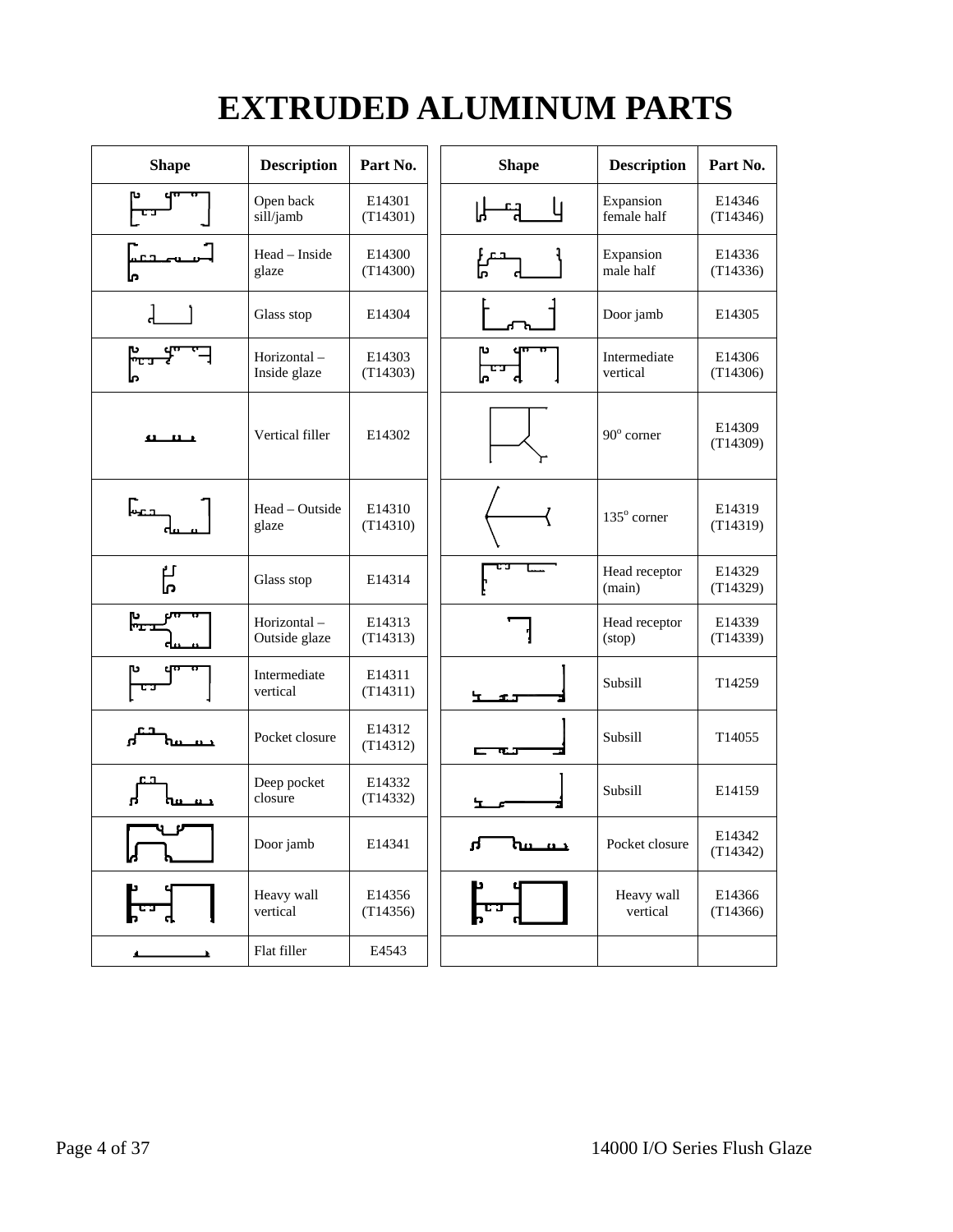# **ACCESSORIES**

| <b>Shape</b>                                                                                                                                                                                                                                                                                                                                        | <b>Description</b>                                     | Part No.          |  | <b>Shape</b>                                                                                                                                                                                                                                                                                                                                                                                                                                                                    | <b>Description</b>                                                                 | Part<br>No.                   |
|-----------------------------------------------------------------------------------------------------------------------------------------------------------------------------------------------------------------------------------------------------------------------------------------------------------------------------------------------------|--------------------------------------------------------|-------------------|--|---------------------------------------------------------------------------------------------------------------------------------------------------------------------------------------------------------------------------------------------------------------------------------------------------------------------------------------------------------------------------------------------------------------------------------------------------------------------------------|------------------------------------------------------------------------------------|-------------------------------|
|                                                                                                                                                                                                                                                                                                                                                     | 3" long weep<br>baffle                                 | PTB42             |  |                                                                                                                                                                                                                                                                                                                                                                                                                                                                                 | Wiper gasket<br>(use at<br>expansion<br>vertical)                                  | P <sub>1221</sub>             |
|                                                                                                                                                                                                                                                                                                                                                     | 4" long<br>setting block                               | P1132             |  | ç                                                                                                                                                                                                                                                                                                                                                                                                                                                                               | Weathering<br>(use at head<br>receptor)                                            | P2511                         |
|                                                                                                                                                                                                                                                                                                                                                     | 4" long x<br>$3/16$ " thick<br>setting block           | P <sub>2400</sub> |  | 口                                                                                                                                                                                                                                                                                                                                                                                                                                                                               | Glazing<br>gasket                                                                  | P2728                         |
| C                                                                                                                                                                                                                                                                                                                                                   | $1"$ long x $1/8"$<br>dia. roll pin                    | P <sub>2401</sub> |  | ∰                                                                                                                                                                                                                                                                                                                                                                                                                                                                               | #10 x 1/2"<br>Type B<br>Phillips truss<br>head                                     | S <sub>191</sub>              |
|                                                                                                                                                                                                                                                                                                                                                     | Frame clip<br>inside head &<br>horizontal              | P <sub>2402</sub> |  |                                                                                                                                                                                                                                                                                                                                                                                                                                                                                 | #10 x 1"<br>Type 23<br>Phillips hex<br>head                                        | S <sub>2</sub> 0 <sub>2</sub> |
|                                                                                                                                                                                                                                                                                                                                                     | Frame clip<br>outside head<br>& sill                   | P2403             |  | <b>Example of Automobile Services</b>                                                                                                                                                                                                                                                                                                                                                                                                                                           | #10 x 1 3/4"<br>Type B<br>Phillips pan<br>head                                     | S <sub>009</sub>              |
|                                                                                                                                                                                                                                                                                                                                                     | Frame clip<br>outside<br>horizontal                    | P <sub>2404</sub> |  |                                                                                                                                                                                                                                                                                                                                                                                                                                                                                 | Water<br>diverter                                                                  | P1135                         |
|                                                                                                                                                                                                                                                                                                                                                     | Drill fixture<br>for clip joint<br>and screw<br>spline | P-1139            |  |                                                                                                                                                                                                                                                                                                                                                                                                                                                                                 | $5/16" - 18$<br>threaded<br>swivel pad<br>thumb screw<br>w/delrin tip<br>for P1139 | P1682                         |
|                                                                                                                                                                                                                                                                                                                                                     | Subsill end<br>dam                                     | P1153             |  |                                                                                                                                                                                                                                                                                                                                                                                                                                                                                 | Anchor and<br>shim backup                                                          | P1745                         |
|                                                                                                                                                                                                                                                                                                                                                     | Subsill splice                                         | P1144             |  |                                                                                                                                                                                                                                                                                                                                                                                                                                                                                 | Pocket filler<br>at anchor                                                         | P1768                         |
| $\begin{picture}(100,10) \put(0,0){\line(1,0){10}} \put(10,0){\line(1,0){10}} \put(10,0){\line(1,0){10}} \put(10,0){\line(1,0){10}} \put(10,0){\line(1,0){10}} \put(10,0){\line(1,0){10}} \put(10,0){\line(1,0){10}} \put(10,0){\line(1,0){10}} \put(10,0){\line(1,0){10}} \put(10,0){\line(1,0){10}} \put(10,0){\line(1,0){10}} \put(10,0){\line($ | Drill fixture<br>screw spline                          | P2405             |  |                                                                                                                                                                                                                                                                                                                                                                                                                                                                                 | Rigid PVC<br>filler                                                                | P4543A                        |
| and the state                                                                                                                                                                                                                                                                                                                                       | Drill fixture<br>clip joint                            | P2406             |  | $\overline{\phantom{a}}$ $\overline{\phantom{a}}$ $\overline{\phantom{a}}$ $\overline{\phantom{a}}$ $\overline{\phantom{a}}$ $\overline{\phantom{a}}$ $\overline{\phantom{a}}$ $\overline{\phantom{a}}$ $\overline{\phantom{a}}$ $\overline{\phantom{a}}$ $\overline{\phantom{a}}$ $\overline{\phantom{a}}$ $\overline{\phantom{a}}$ $\overline{\phantom{a}}$ $\overline{\phantom{a}}$ $\overline{\phantom{a}}$ $\overline{\phantom{a}}$ $\overline{\phantom{a}}$ $\overline{\$ | <b>Rigid PVC</b><br>filler                                                         | P4563                         |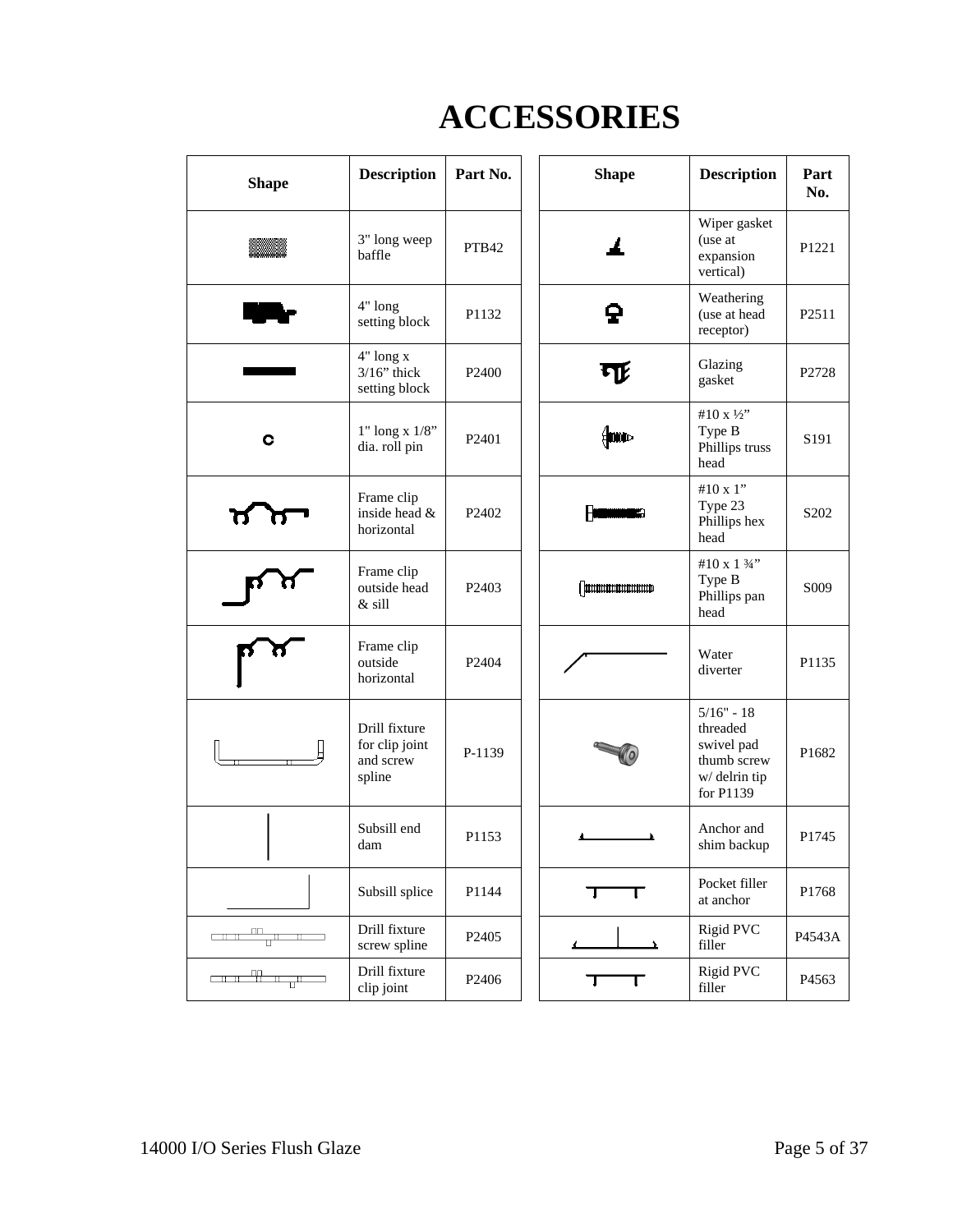# **OVERVIEW**

Tubelite's 14000 I/O Series Flush Glaze product is available in thermal as well as non-thermal versions. There are also two distinct methods for assembling the 14000 I/O Series Flush Glaze system: screw spline assembly, and shear block (frame clip) assembly.

The illustration below shows the elevation view of a typical 14000 I/O Series installation. The number in the top half of each circle is the number of a figure showing details of the associated system component; the number in the bottom half of each circle gives the page number on which that figure appears.



#### **Elevation of a typical 14000 I/O Series installation**

Figures 1-3 show horizontal details for an inside glazed installation, while Figures 4-6 show horizontal details for an outside glazed installation. Figures 7-9 show vertical details.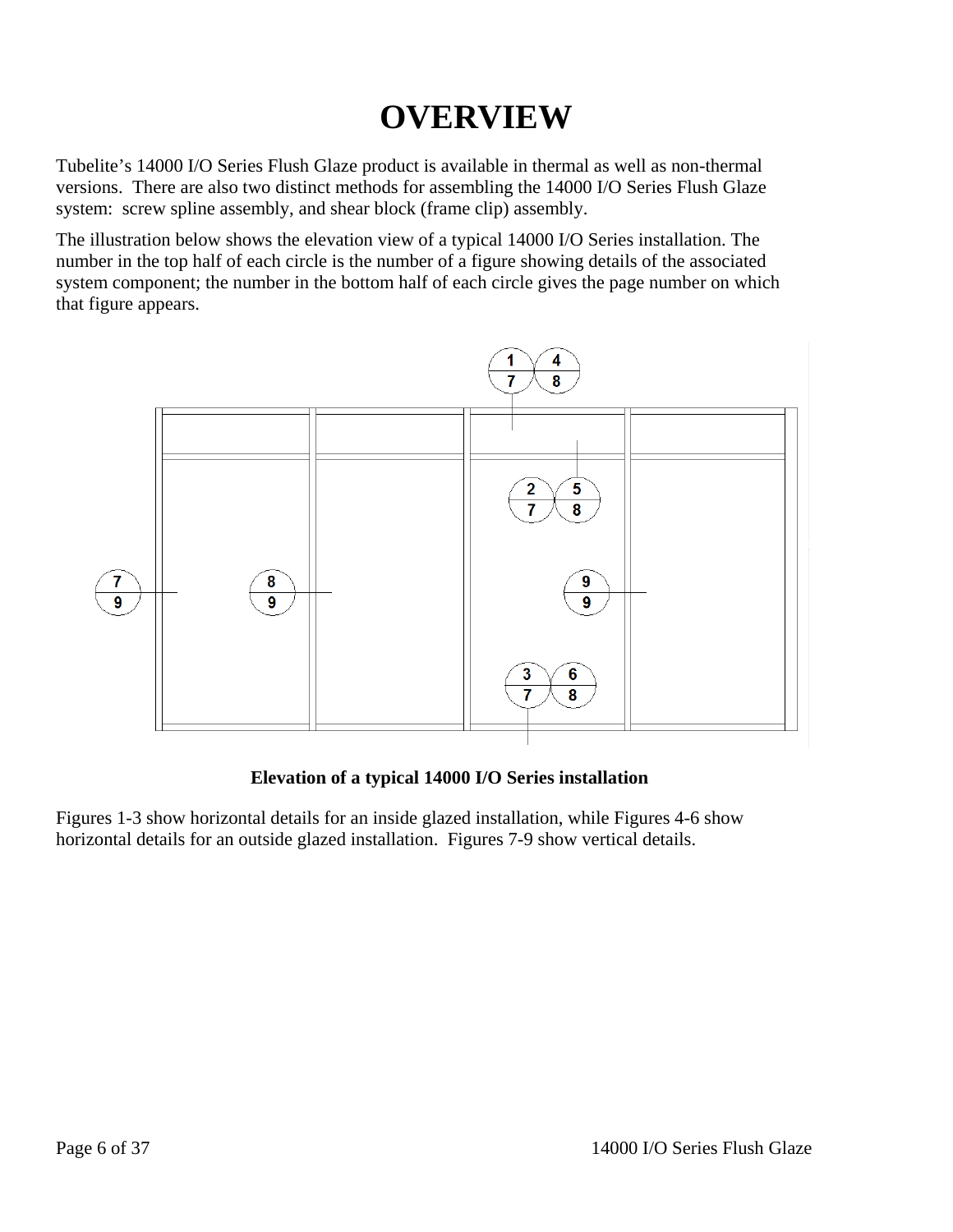

**Typical horizontal details – Inside Glazed**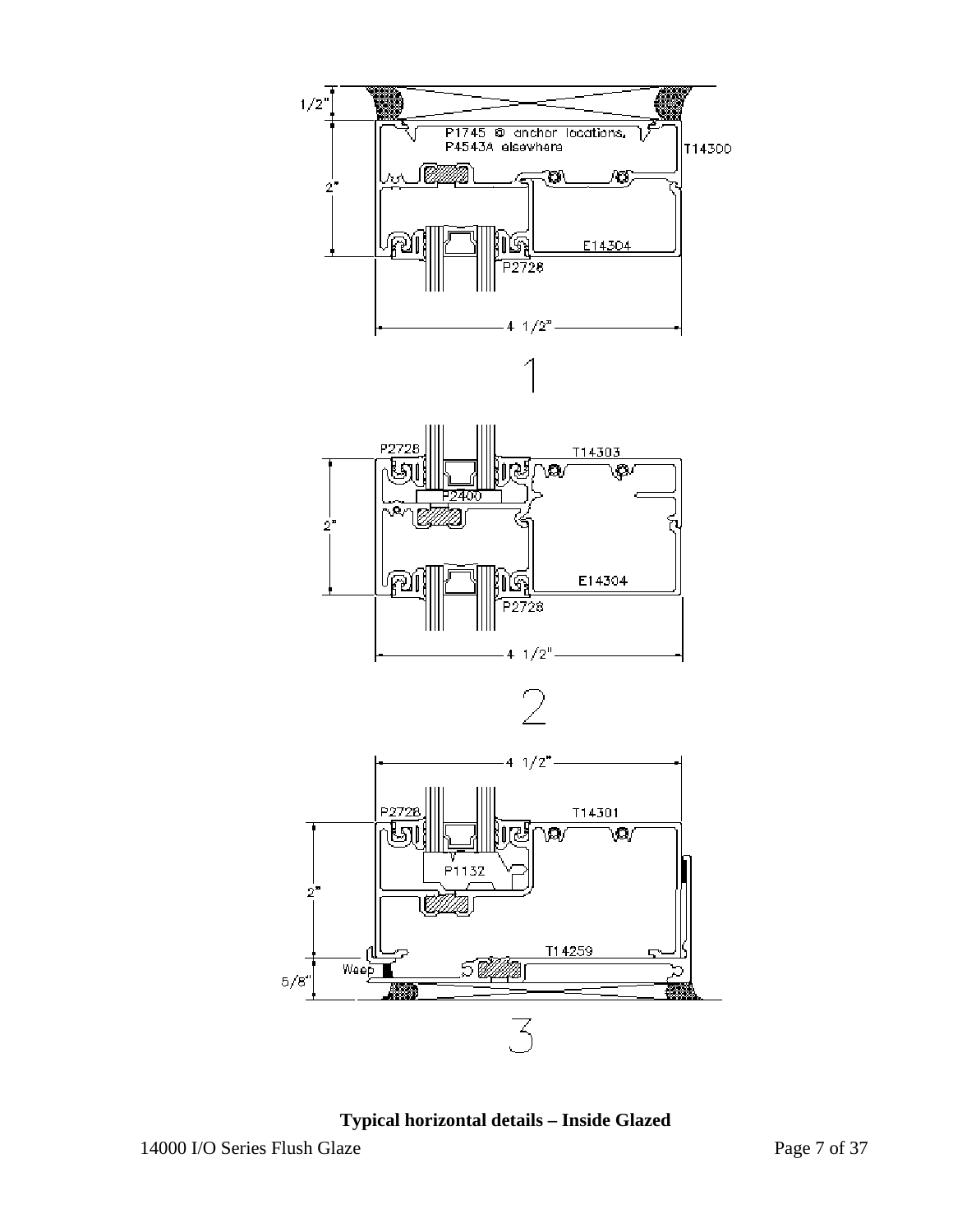

**Typical horizontal details – Outside Glazed**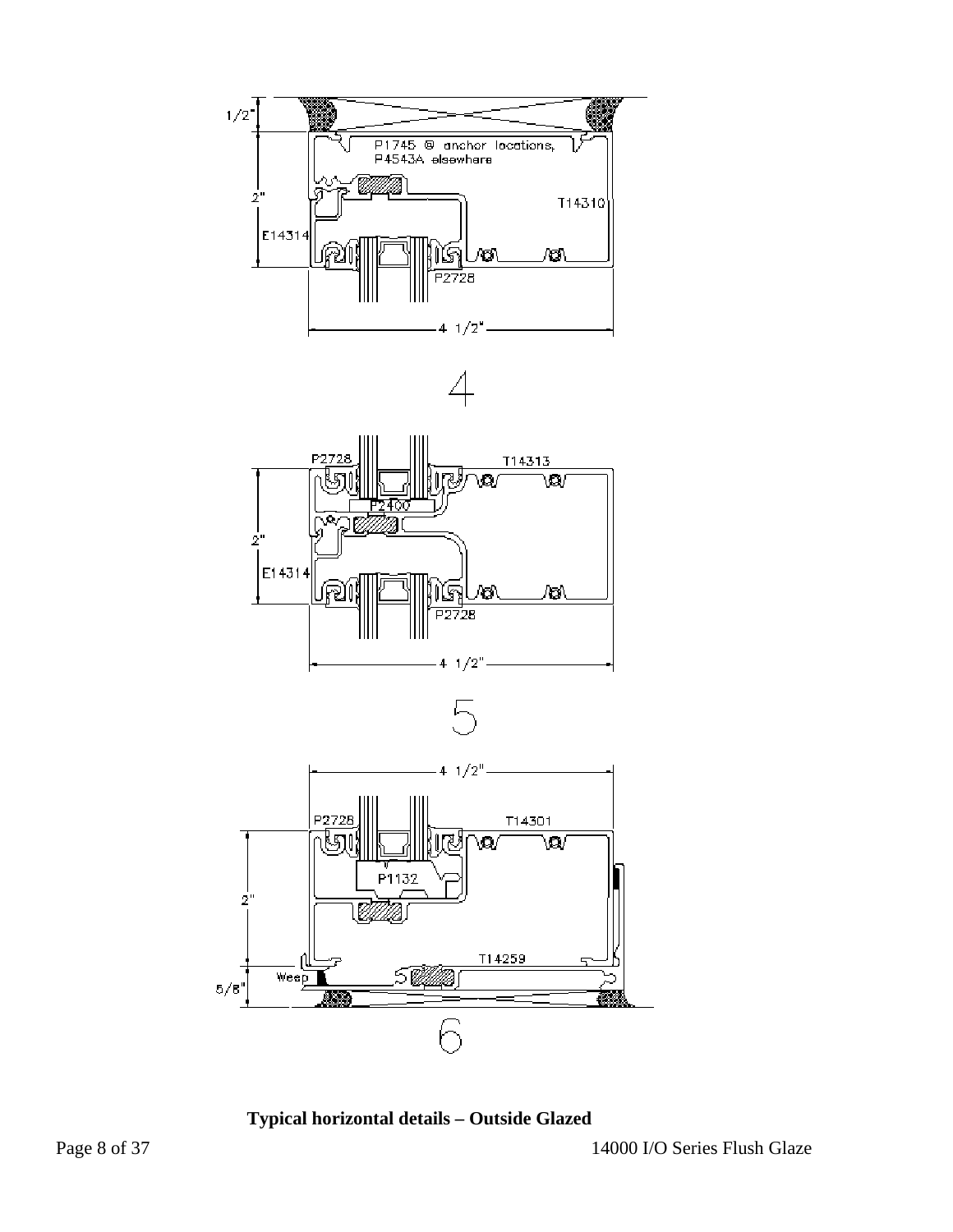







**Typical vertical details**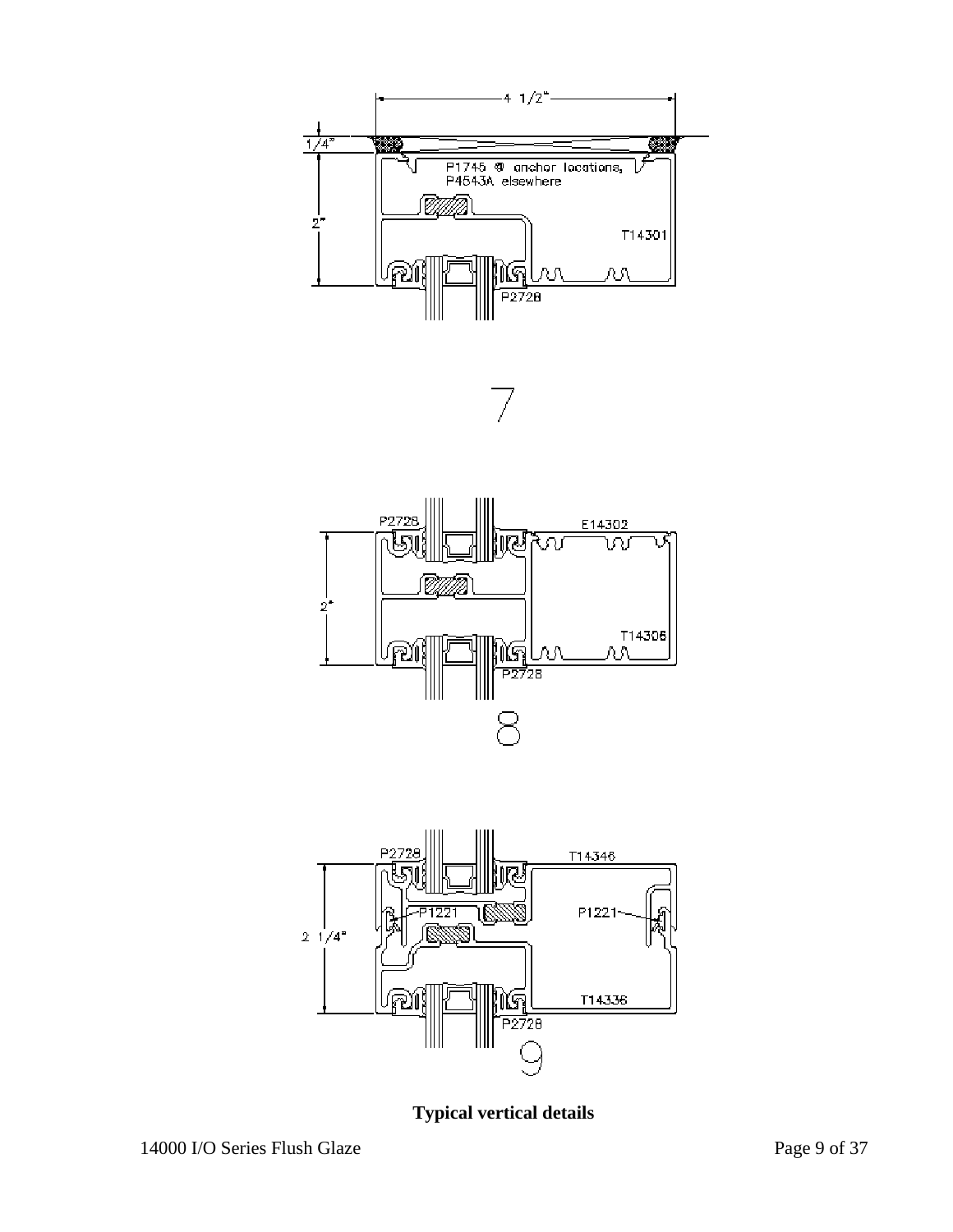# **FRAME FABRICATION**

# *Step #1: Determine frame size*

#### **Determine frame width**

Check that the opening is square and plumb at both ends. Units must be installed in a true rectangle.  $A \longrightarrow B$ 



- Measure the width of the masonry opening at the top, middle and bottom.
- Select the smallest dimension measured. To determine the frame width to be used, subtract a minimum of 1/2" from the smallest measured width, to allow a minimum of 1/4" at each jamb for shimming and caulking. Allow a larger clearance if necessary to accommodate building tolerances, an out-of-square opening, and/or anticipated thermal expansion within the unit.

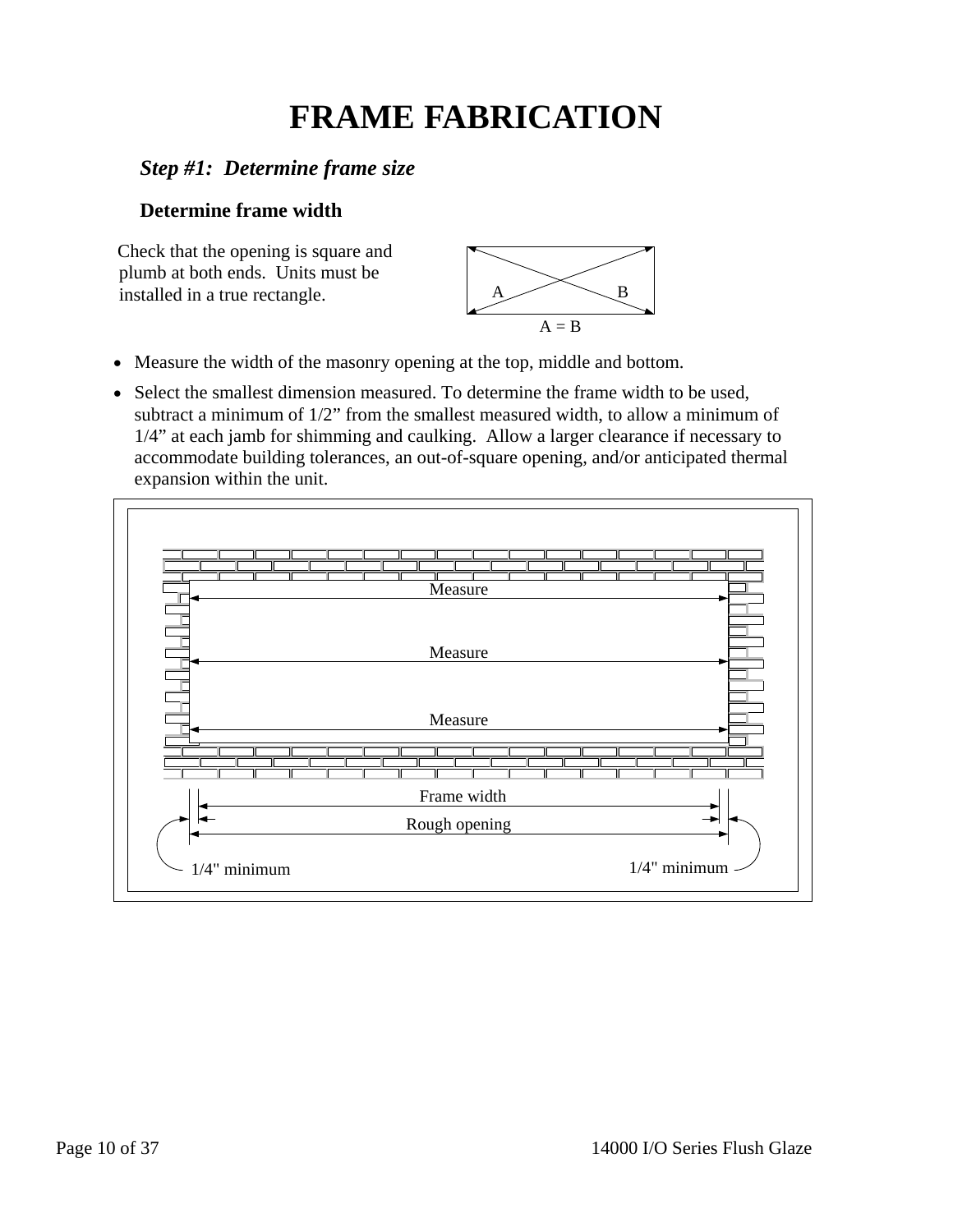#### **Determine frame height**

- Measure the height of the masonry opening in several places along the entire length of the opening.
- To determine the frame height to be used, select the smallest dimension measured and subtract 1 1/8" to allow 5/8" at sill and 1/2" at head for shimming and caulking.



### *Step #2: Cut sill flashing to size and drill weep holes*

- Cut flashing (E-14159, T-14259 or T-14055) to frame width determined in Step #1 above (rough opening minus clearances). If the installation is to include an entrance, the flashing should butt against the back of the door jamb (no clearance).
- Flashing longer than 24' in length must be spliced using part number P-1144. If flashing must be spliced, allow 3/8" to 1/2" for the width of the splice.
- At the quarter points of each light, drill 7/32" diameter holes in the sill flashing, as shown in the illustration on page 12. Install a PTB42 weep baffle in the gutter of the extruded sill flashing behind each weep hole.

#### *Step #3: Cut vertical framing members to size*

- Verticals should be the frame height found in Step #1 above (rough opening height minus clearances).
- As shown in the elevation overview on page 6, vertical framing members run through.

#### *Step #4: Cut horizontal framing members to size*

- Cut horizontal framing members to the daylight opening (the distance between verticals).
- For easier installation, cut horizontal glazing beads 1/32" shorter than the horizontal framing member.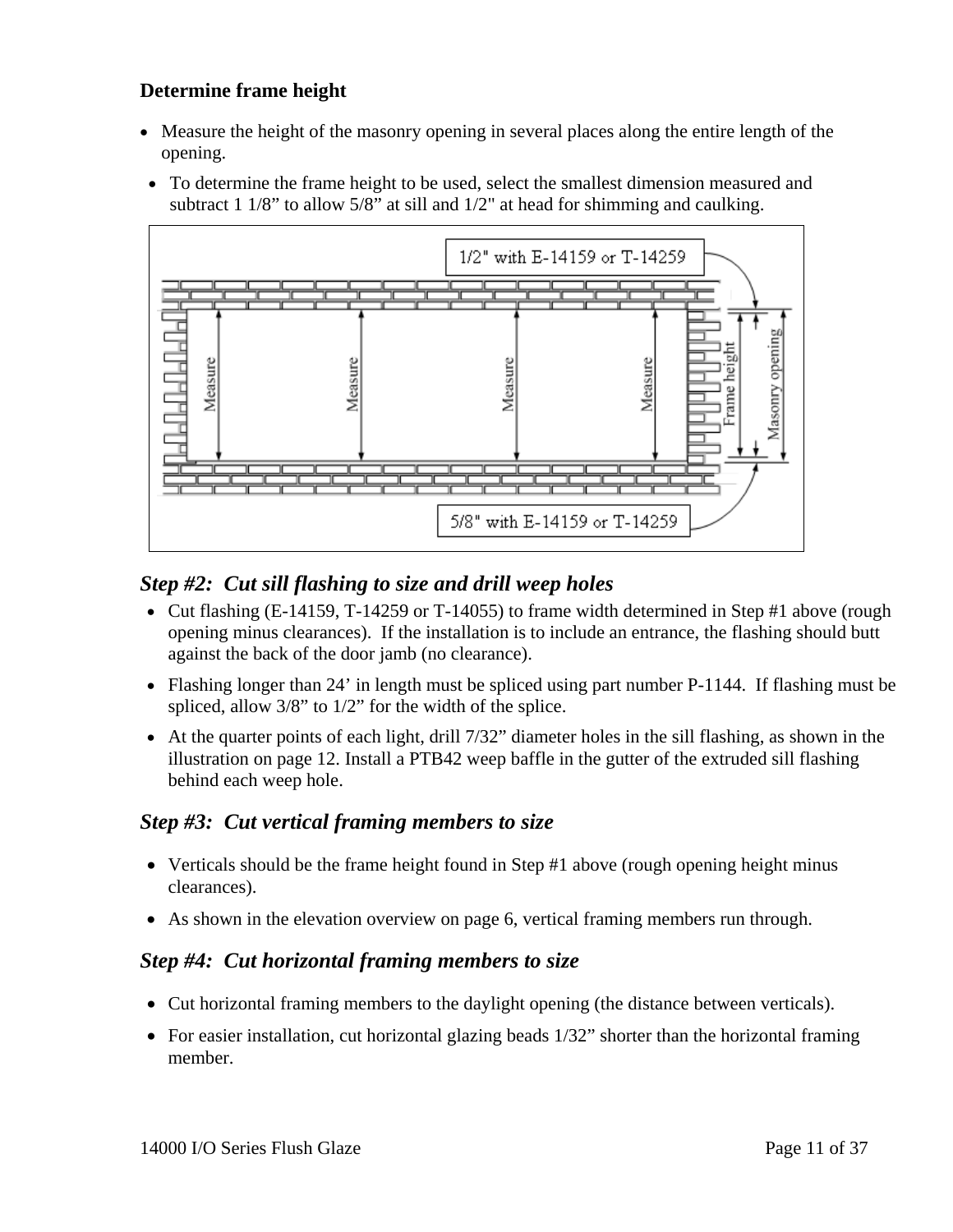

**Weep holes in sill flashing** 

# *Step #5 (screw spline assembly): Drill holes in vertical framing members*

In screw-spline assembly, screws are driven through holes in the vertical members, directly into screw splines on the horizontal members. These screws are what support the horizontal members and the glass. The four drawings in this section show where to drill the holes in four kinds of vertical members so that they line up with the screw splines on the horizontals used with these verticals.

- The screw used for screw-spline assembly is a #10-24 x 1" Type 23 Phillips hex head (S202). To accommodate this type of screw, the holes in the vertical framing members must be .201" in diameter, corresponding to a #7 drill.
- For insulated glass lights larger than 15 square feet, you will need to drill a hole .136" in diameter for each horizontal, to accommodate a roll pin (P2401). See illustrations on pages 13 thru 16 showing hole locations for intermediate verticals (E/T14306, E14302, E/T14356 and E14305) and pocket closures (E/T14312, E/T14332 & E/T14342).
- Tubelite offers two drill fixtures to help find the correct hole locations quickly and accurately. The drill fixture for screw-spline assembly is P2405; for shear-block assembly, the drill fixture is P2406.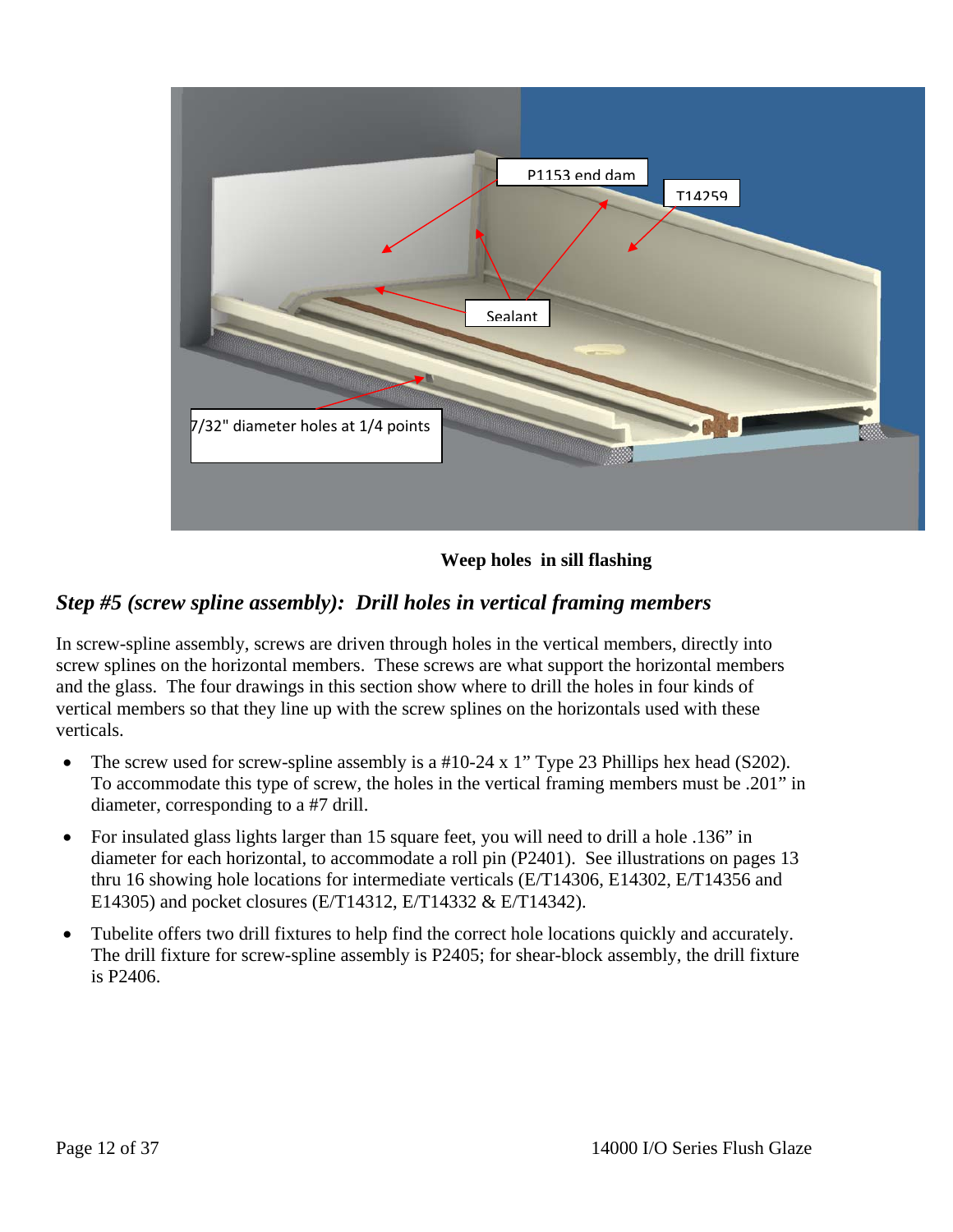

**Drilling an intermediate vertical (E/T14306 & E/T14356)**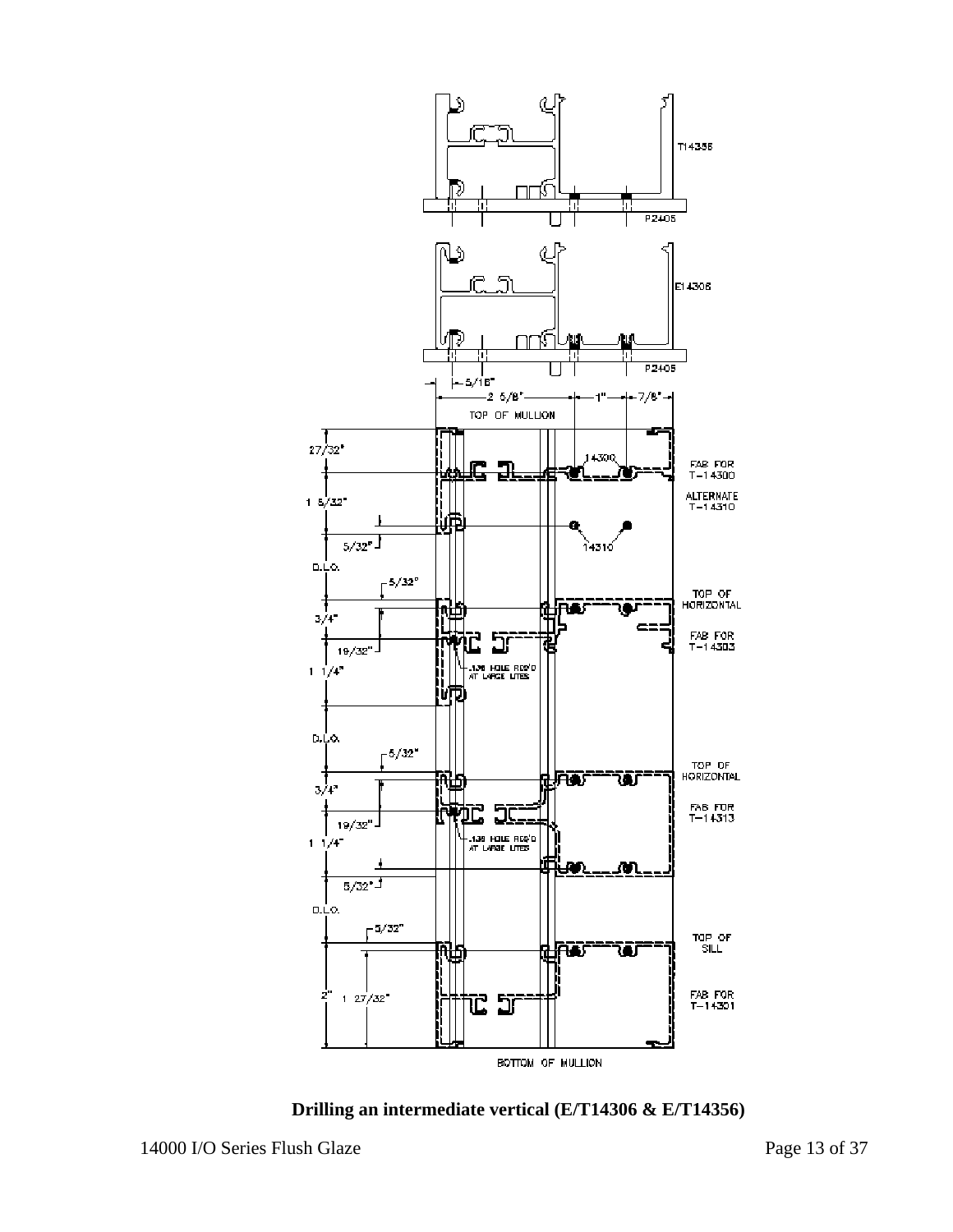**Screw spline assembly**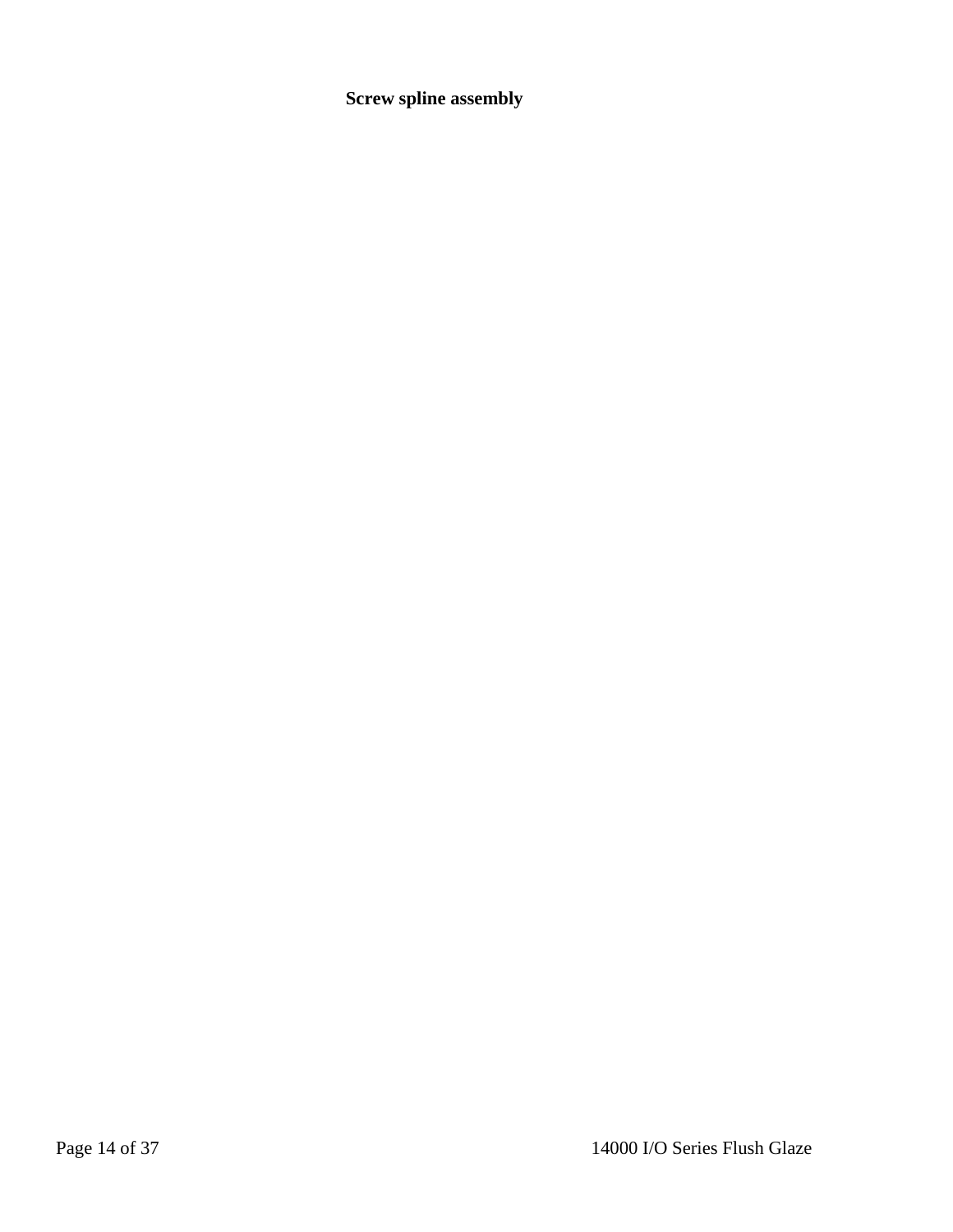

**Drilling a vertical filler (E14302) – Screw spline assembly**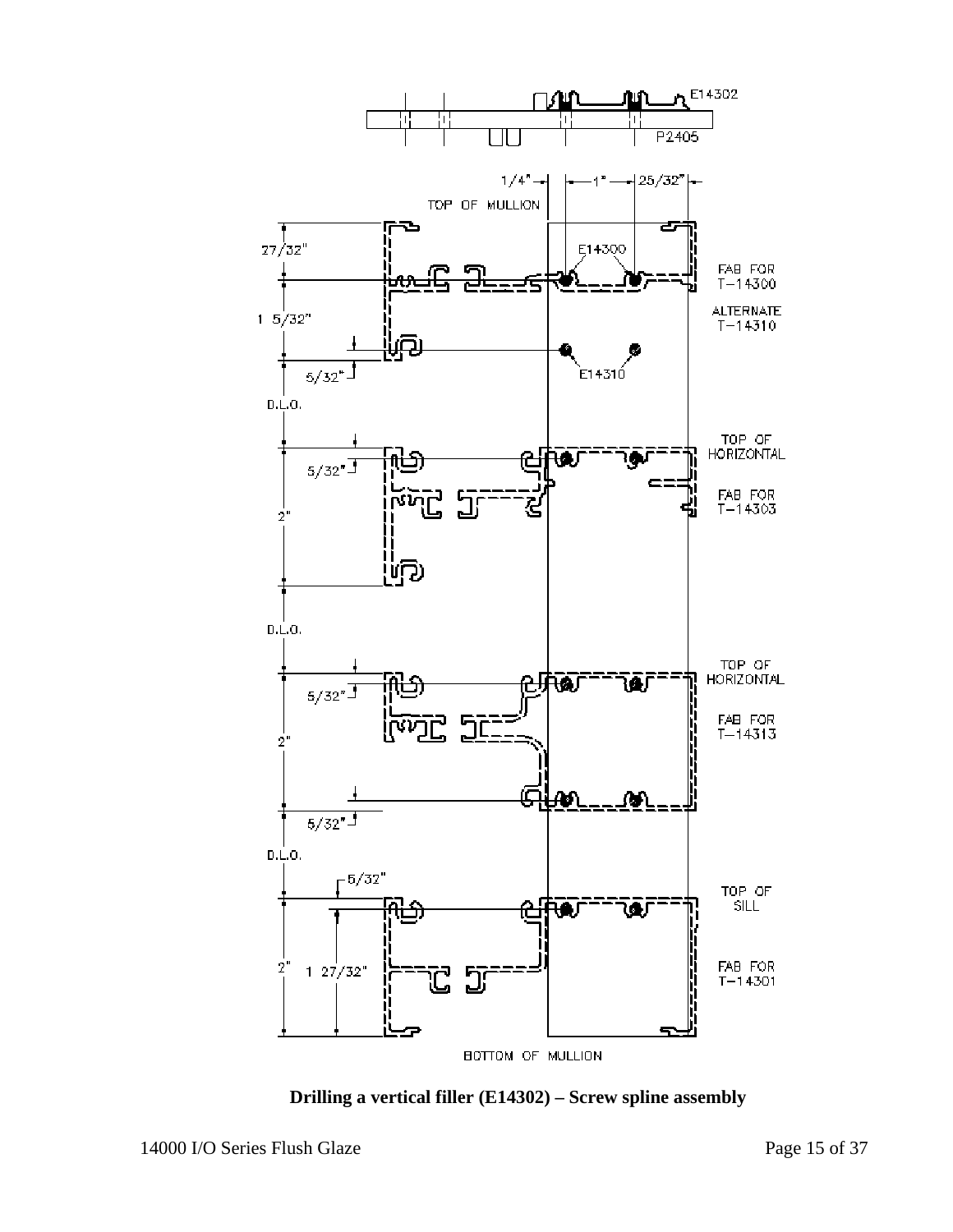

**Drilling a door jamb (E14305) – Screw spline assembly**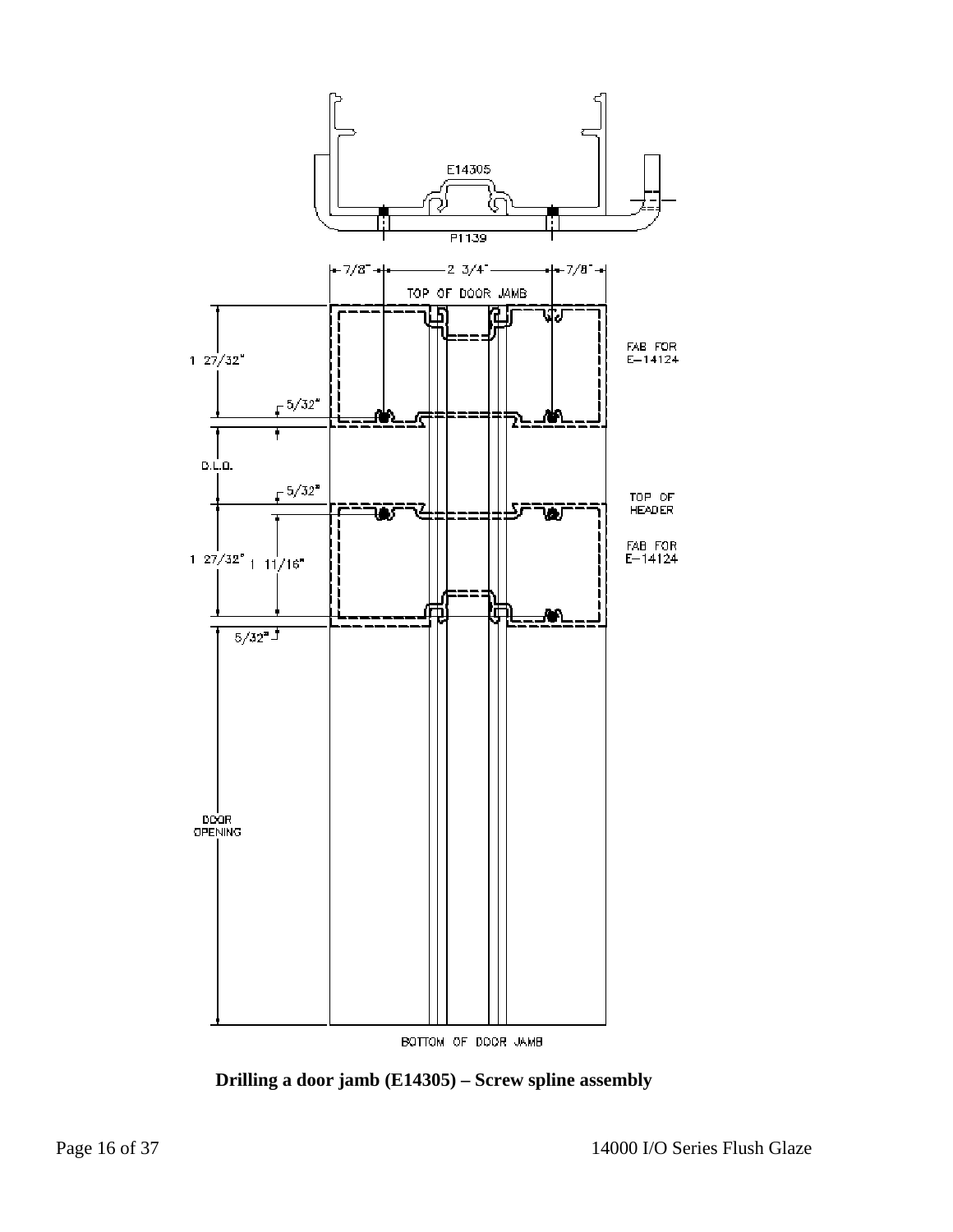

**Drilling a closure pocket (E/T14312, E/T14332 & E/T14342) Screw spline assembly**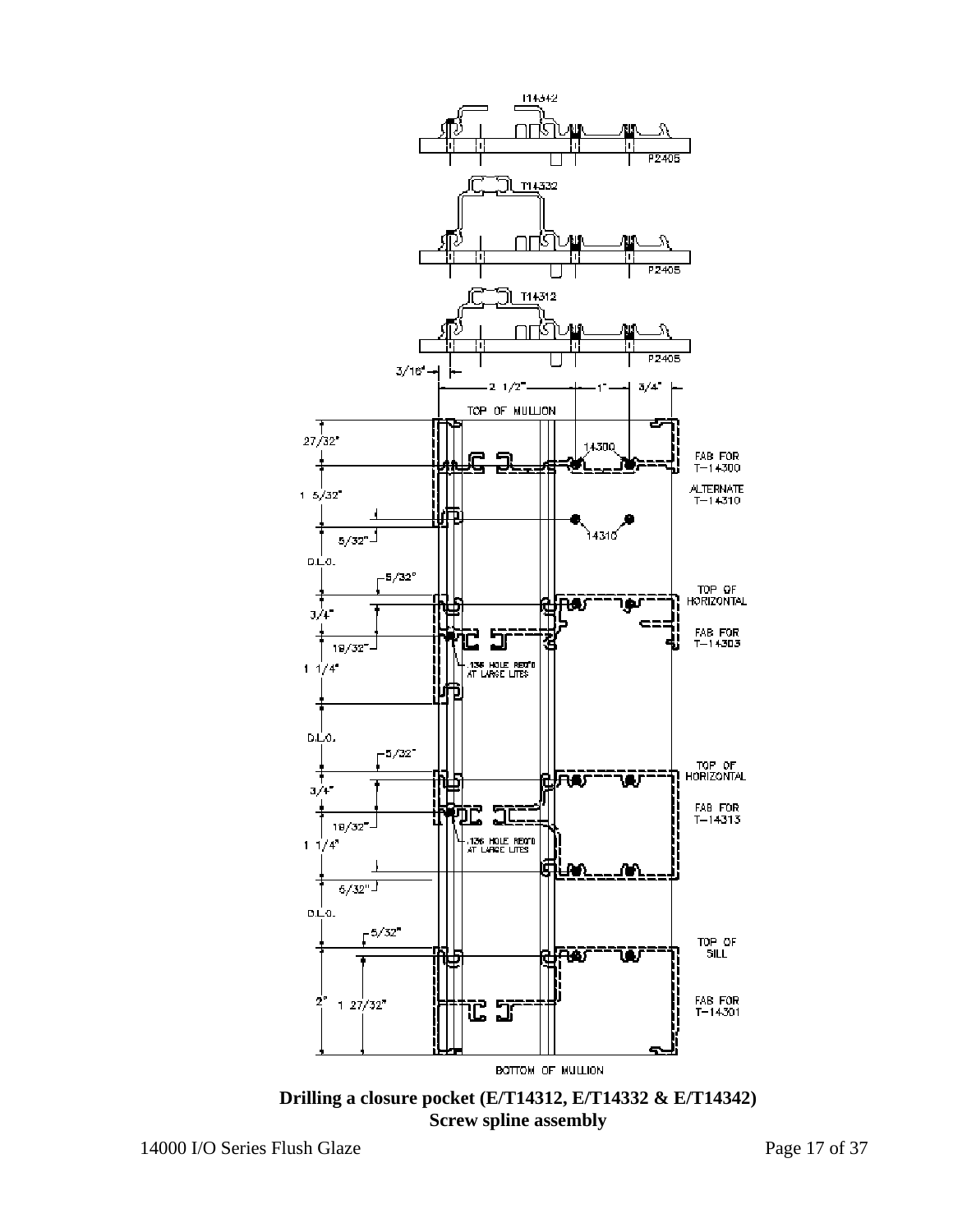# *Step #5 (shear block assembly): Drill holes in vertical framing members*

In screw-spline assembly, screws pass through holes in the vertical members, connecting them directly to the horizontal members. In shear-block assembly, the installer

- Secures frame clips (also known as shear blocks) to the vertical members with screws;
- Slides the horizontal members over the frame clips; and finally
- Secures the horizontal members to the frame clips with screws.

The screws used to secure frame clips to verticals require use of a #25 drill (.149" diameter). Tubelite recommends using a drill fixture (P2406) to facilitate quick and accurate drilling of holes in verticals for shear-block assembly projects. The following three illustrations show where to drill shear-block verticals to accommodate various types of horizontal framing members.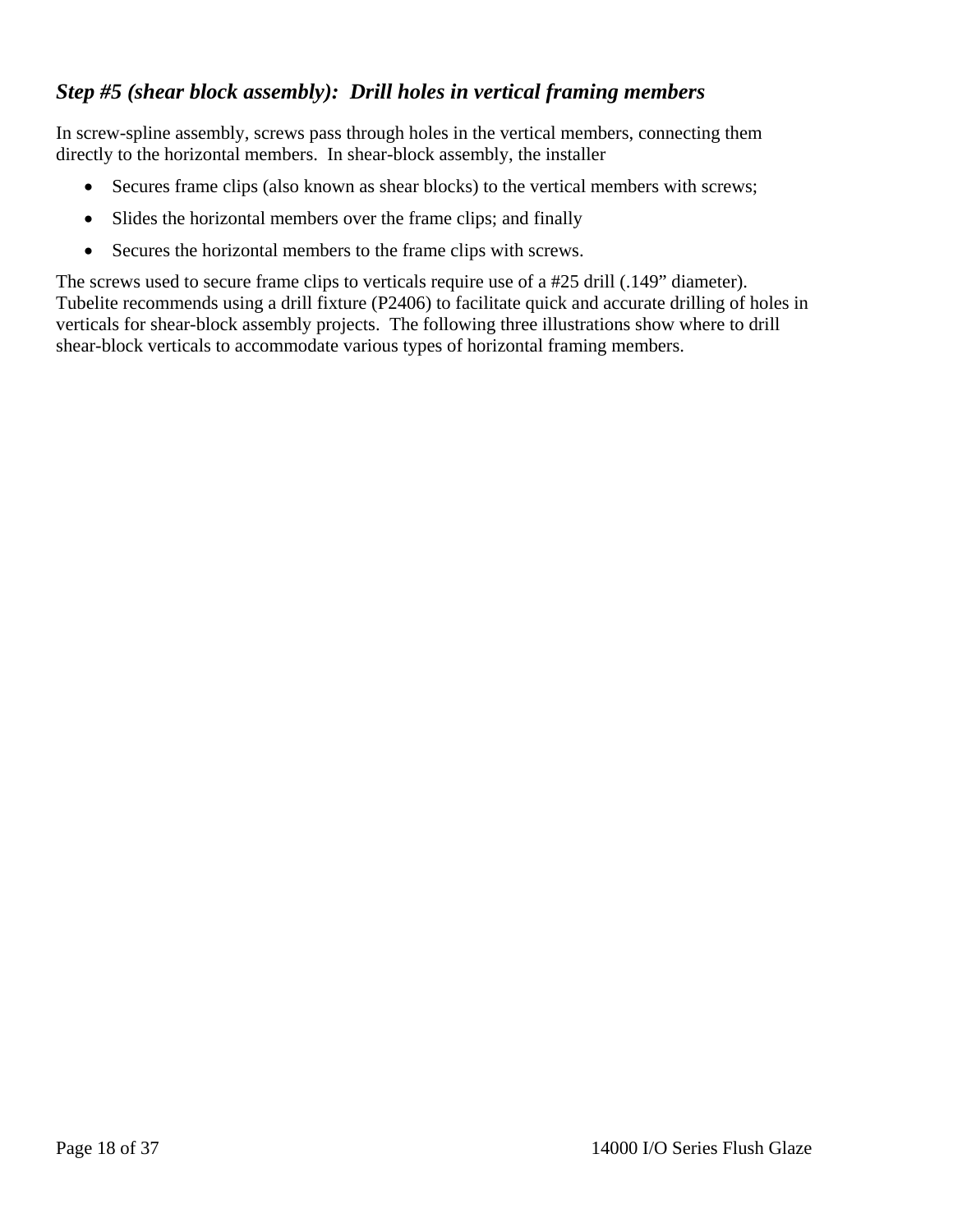

14000 I/O Series Flush Glaze Page 19 of 37 **Drilling E14341 or T14366 for outside glaze shear block assembly**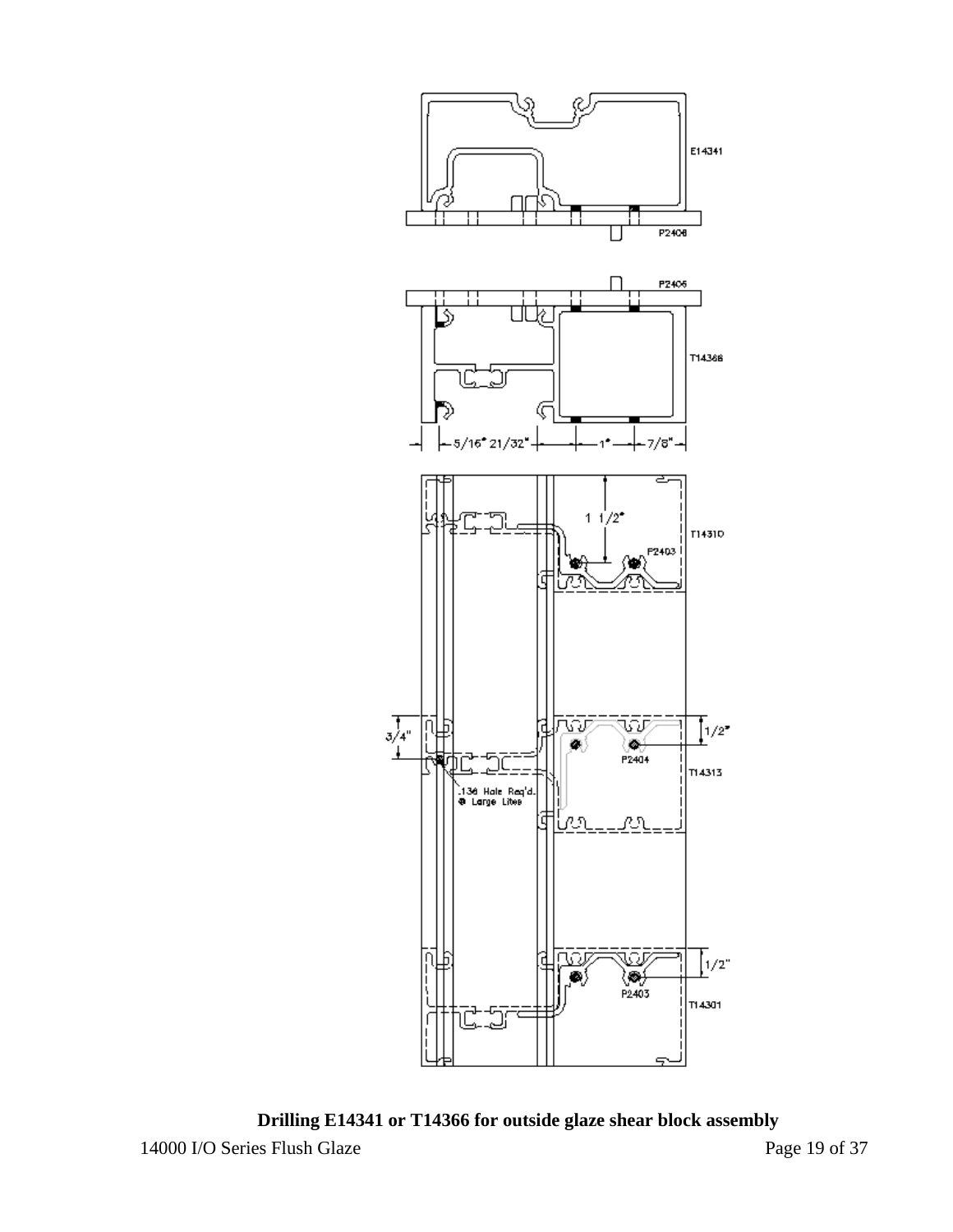

**Drilling E14341 or T14366 for inside glaze shear block assembly**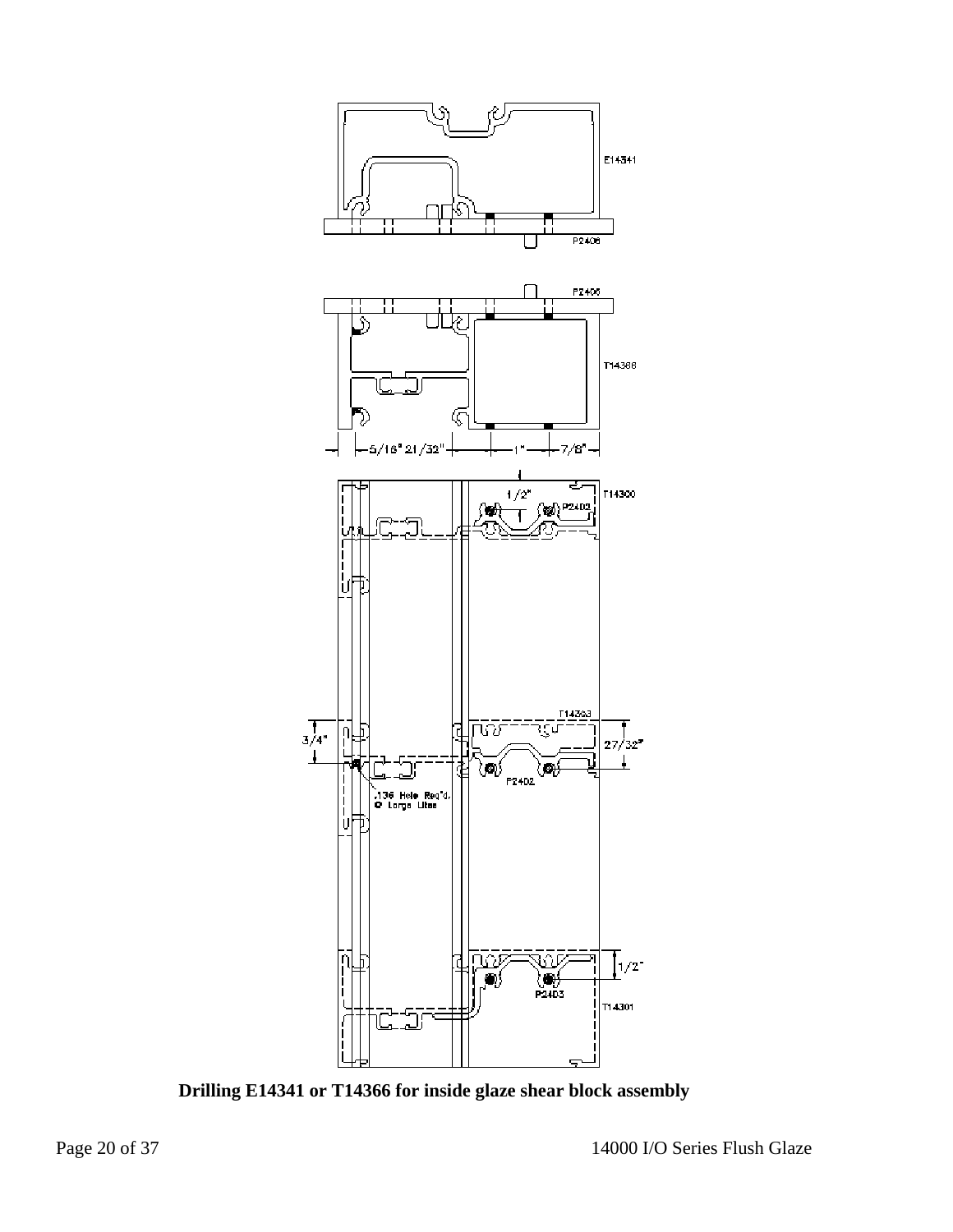

**Drilling E14341 for door and transom shear block assembly**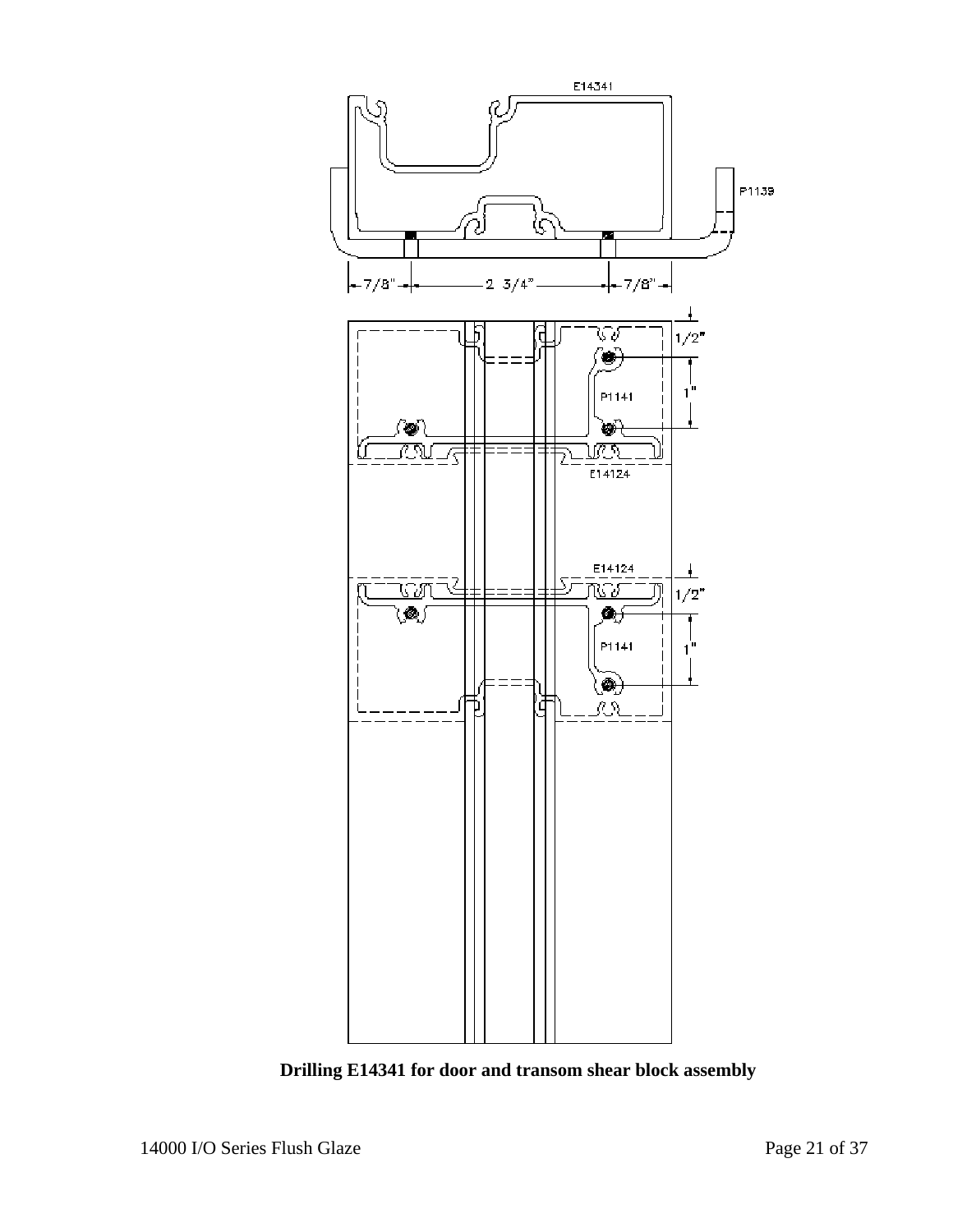### *Step #6 (shear-block assembly): Drill holes in horizontal framing members*

Screw-spline assembly does not require drilling of horizontal framing members, because screw splines are integral to the extrusions for horizontals. The shear block assembly method, on the other hand, requires drilling of horizontals, so that they can be screwed to frame clips (shear blocks).

The following two illustrations show the locations where holes must be drilled in the various kinds of horizontals for use in shear-block assembly. The illustrations also show the required drill sizes, because the shear-block assembly method uses screws of two different diameters to secure horizontals to frame clips.

# *Step #7 (if needed): Cut glazing adapters to length*

For installations that use 1/4" or 1/2" glass, it will be necessary to install glazing adapters (E-14036 or E-14061 respectively) in the glazing pockets of the vertical and horizontal framing members that surround the lights to be glazed with  $1/4$ " or  $1/2$ " glass.

- For verticals, glazing adapters should be  $3/32$ " longer than the vertical daylight opening (DLO) of the light.
- For horizontals, the length of the glazing adapters should equal the horizontal DLO, which is the same length as the horizontal framing members in which the adapters will be installed.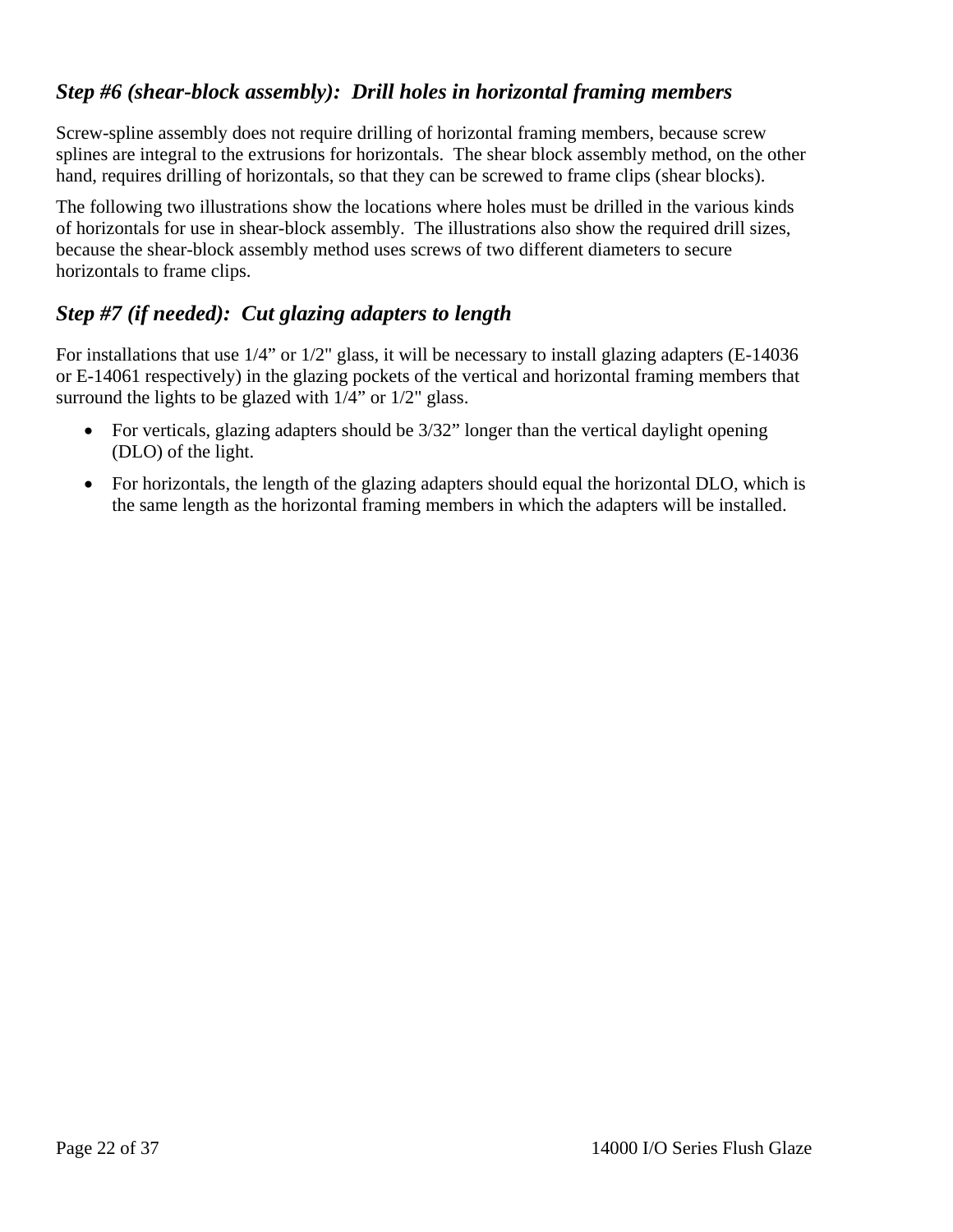

Drilling E14124, T14300 & T14303 for shear block attachment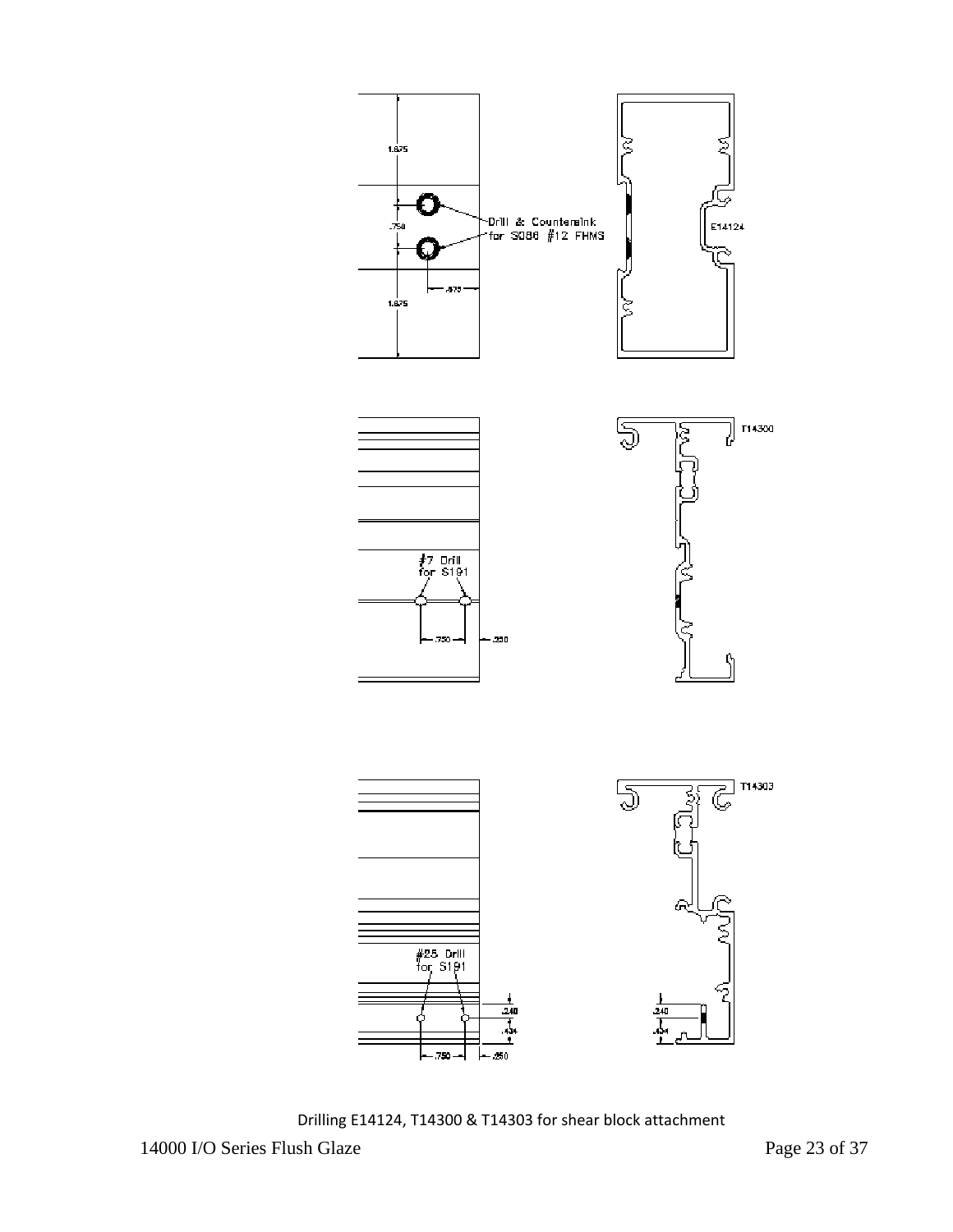

Drilling T14301, T14310 & T14313 for shear block attachment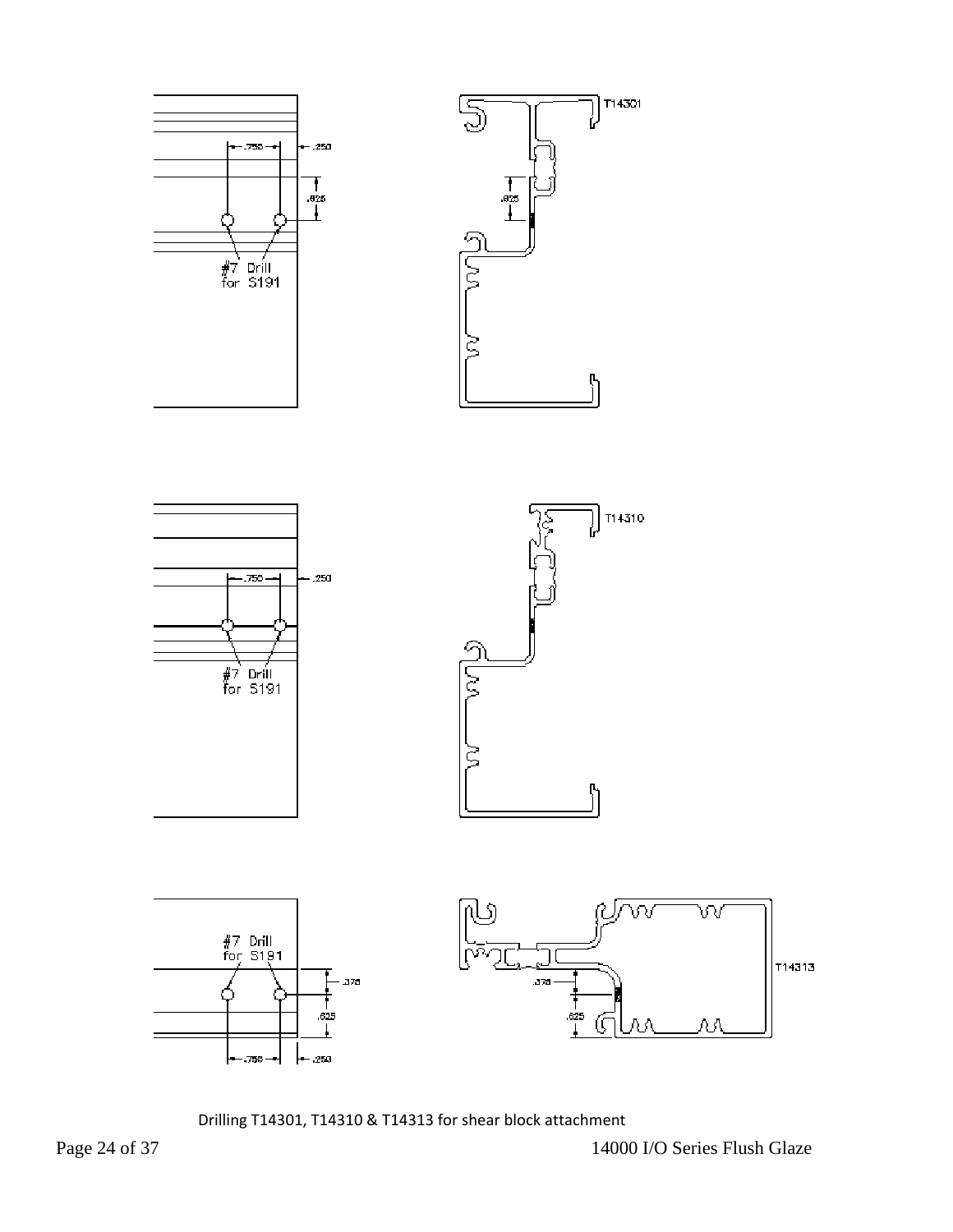# **FRAME INSTALLATION**

If there is an entrance, you should install it first, taking care to locate the entrance frame accurately within the opening.

# *Step #1 (if needed): Splice the flashing where required per final distribution dwgs.*

- Place the flashing in the opening. The gap between any two pieces of flashing should be 3/8" to  $1/2$ " wide.
- Attach the splice (P-1144) to the back of one piece of flashing with double-faced tape.
- Apply silicone sealant between the two pieces of flashing, spanning the splice.



# **Splicing two pieces of flashing** Shim (not by

Tubelite)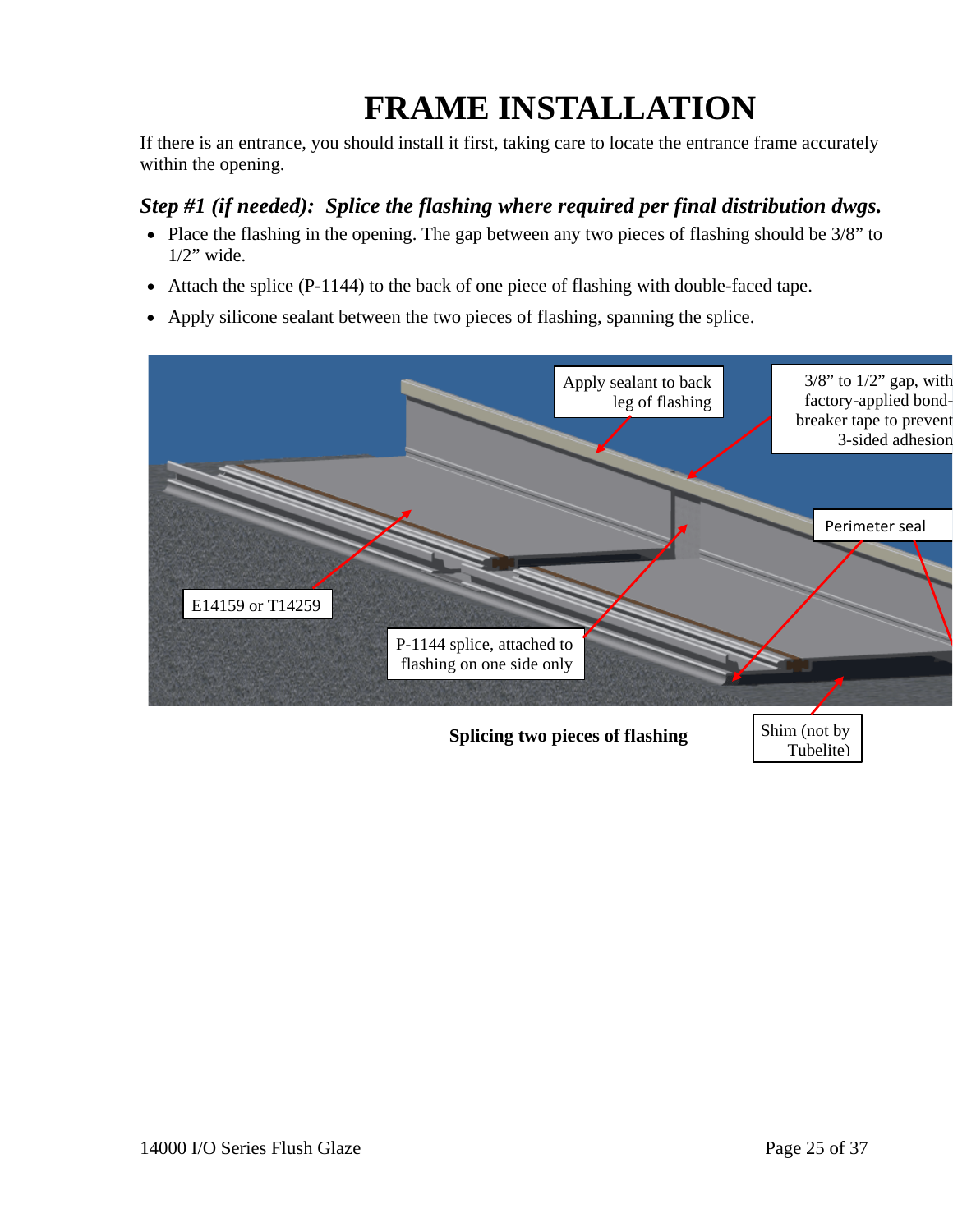# *Step #2: Seal and anchor the flashing*

- At jamb conditions attach a P1153 end dam to the end of the sill flashing with two S196 screws and seal the sill flashing to the end dam as shown in the illustration on page 36.
- Butt the flashing up against the back of the door jamb (if present) and seal the flashing to the back of the entrance frame as shown in the illustration below.
- Place shims (not by Tubelite) under the flashing as needed to support the flashing and level it.
- Drill holes for anchor bolts through the flashing and into the masonry, and secure the flashing with bolts, as specified in the approved shop drawings.
- Cap seal all anchor bolts with silicone sealant.



 **Sealing sill flashing to a door frame**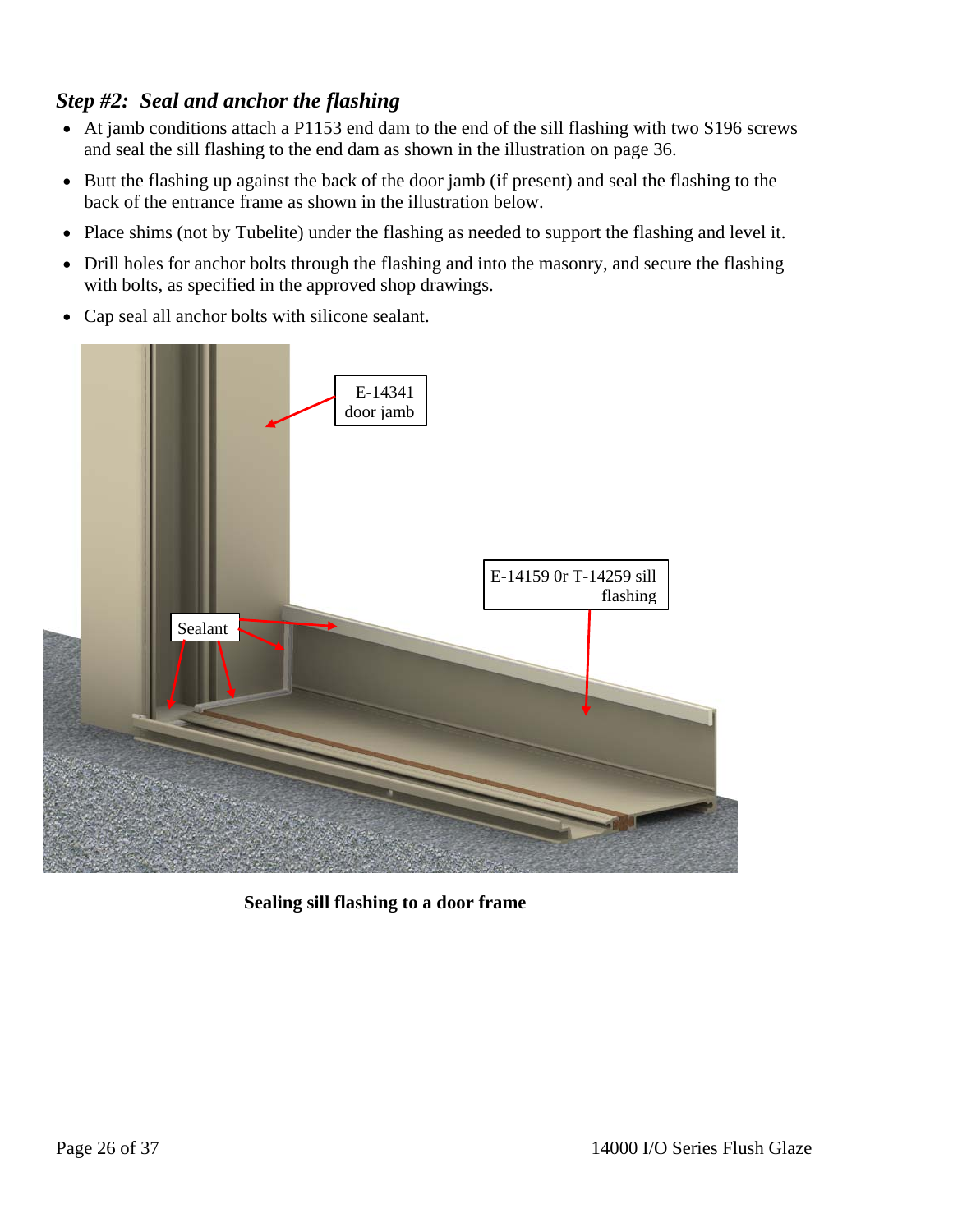

#### **Sealing sill flashing to an end dam at a masonry wall**

• Apply a bead of sealant along the back leg of the flashing from end to end, straight across any splice joint. (See splicing illustration on page 24).

# *Step #3 (shear block only): Seal and secure frame clips to vertical*

Apply sealant to contact edge of shear blocks (frame clips) as shown in the illustration on page 27, and attached to the verticals with  $#10 \times 1 \frac{3}{4}$ " Type B Phillips pan head screws (S-009).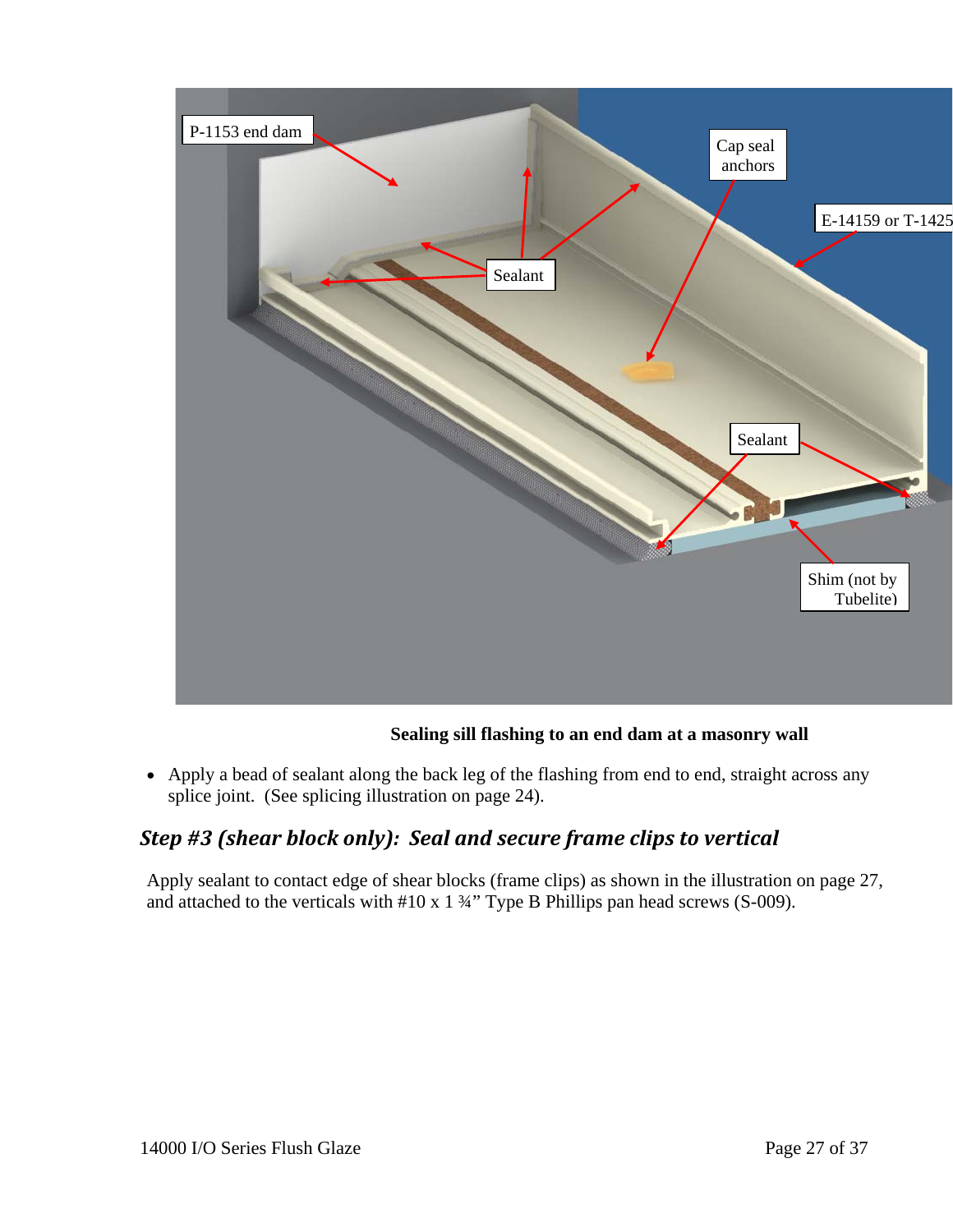

# *Step #4 (shear block only): Attach horizontals to frame clips*

• Apply sealant to the contact edge of the horizontal, as shown in the illustration below.



**Attaching horizontals to frame clips** 

• Slide horizontals onto shear blocks (frame clips). Match drill tap holes in the shear blocks using holes in horizontals as guides, and secure horizontals to frame clips with applicable screws.

Page 28 of 37 14000 I/O Series Flush Glaze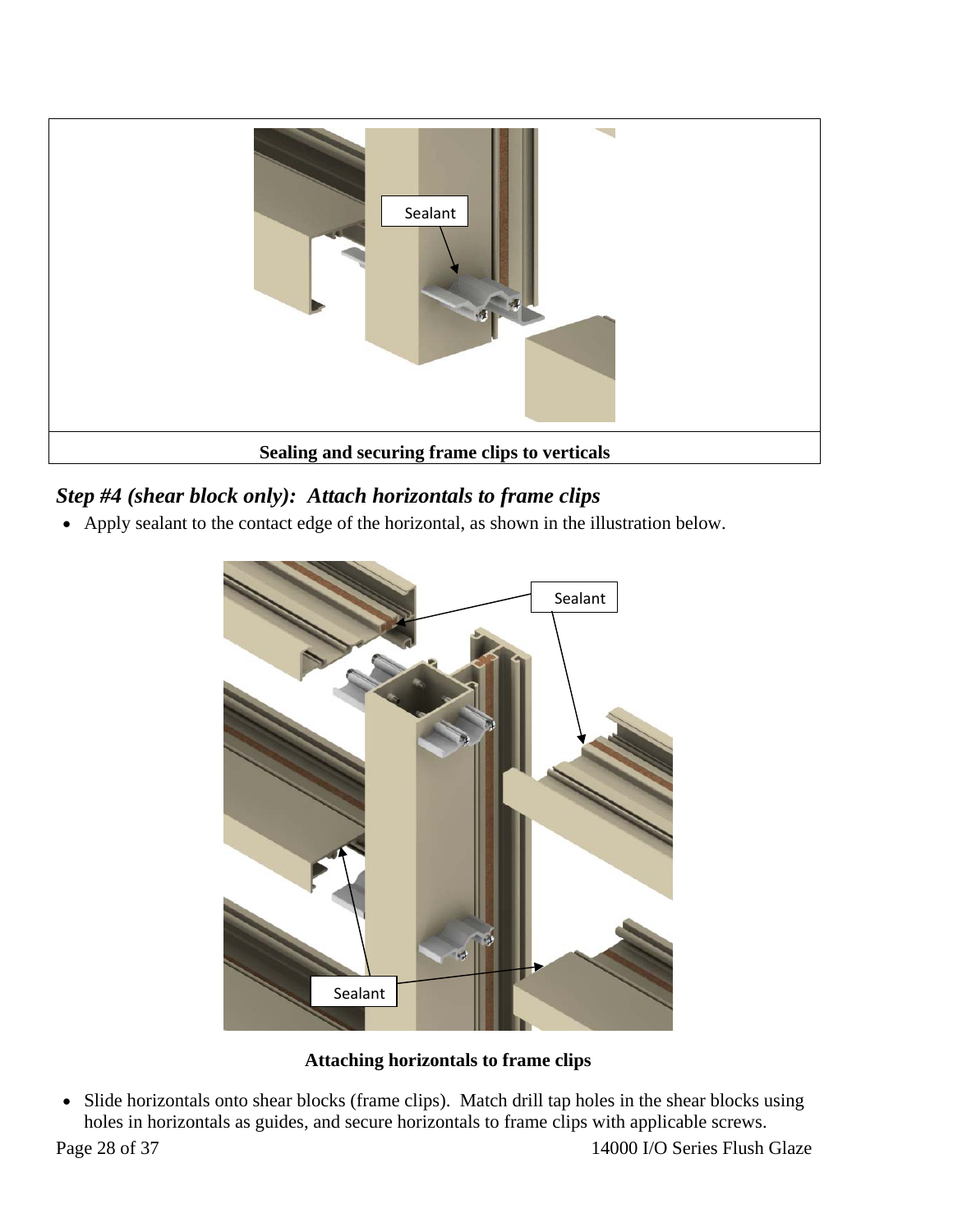• Apply sealant to the heads of the screws which secure the horizontals to the frame clips.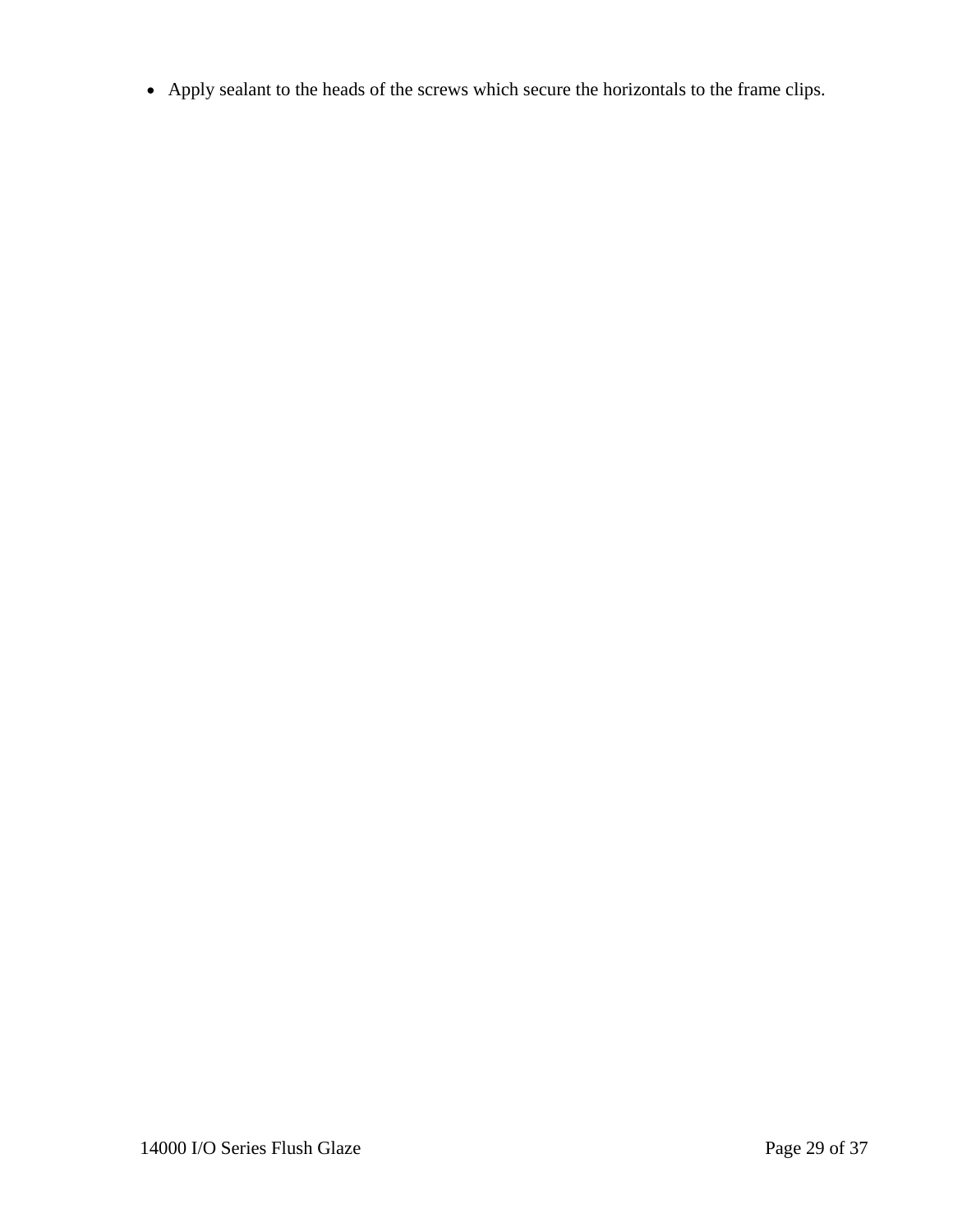### *Step #3 (screw spline only): Attach horizontals to verticals*

• Apply sealant to the contact edges of the horizontal as shown in the illustration below and on page 29.



#### **Attaching horizontals to verticals**

• Secure horizontals to a vertical on one side (T14306 in the illustration above), and to a closure pocket (E14302 above) on the other side, using #10-24 x 1" Type 23 Phillips hex head screws (S-202).

### *Step #4 (screw spline only): Install assembled units*

• Apply sealant to end of horizontal as shown in the illustration on page 29.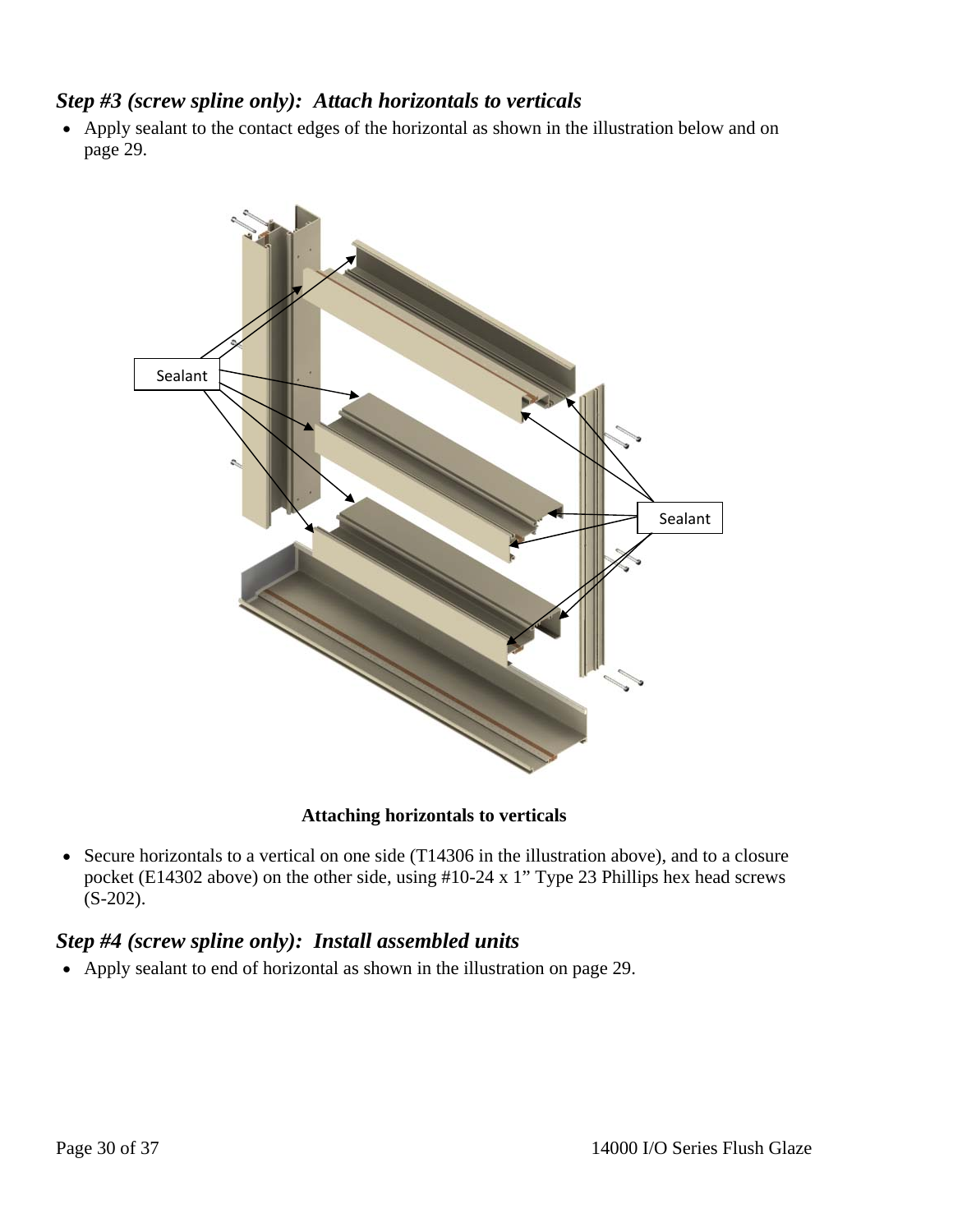

#### **Sealing horizontal before final assembly**

• Install the assembled units beginning at the entrance, and working toward the jambs. If there is no entrance, begin at one jamb and work toward the other, as in the illustration below.



**Installing assembled screw-spline units**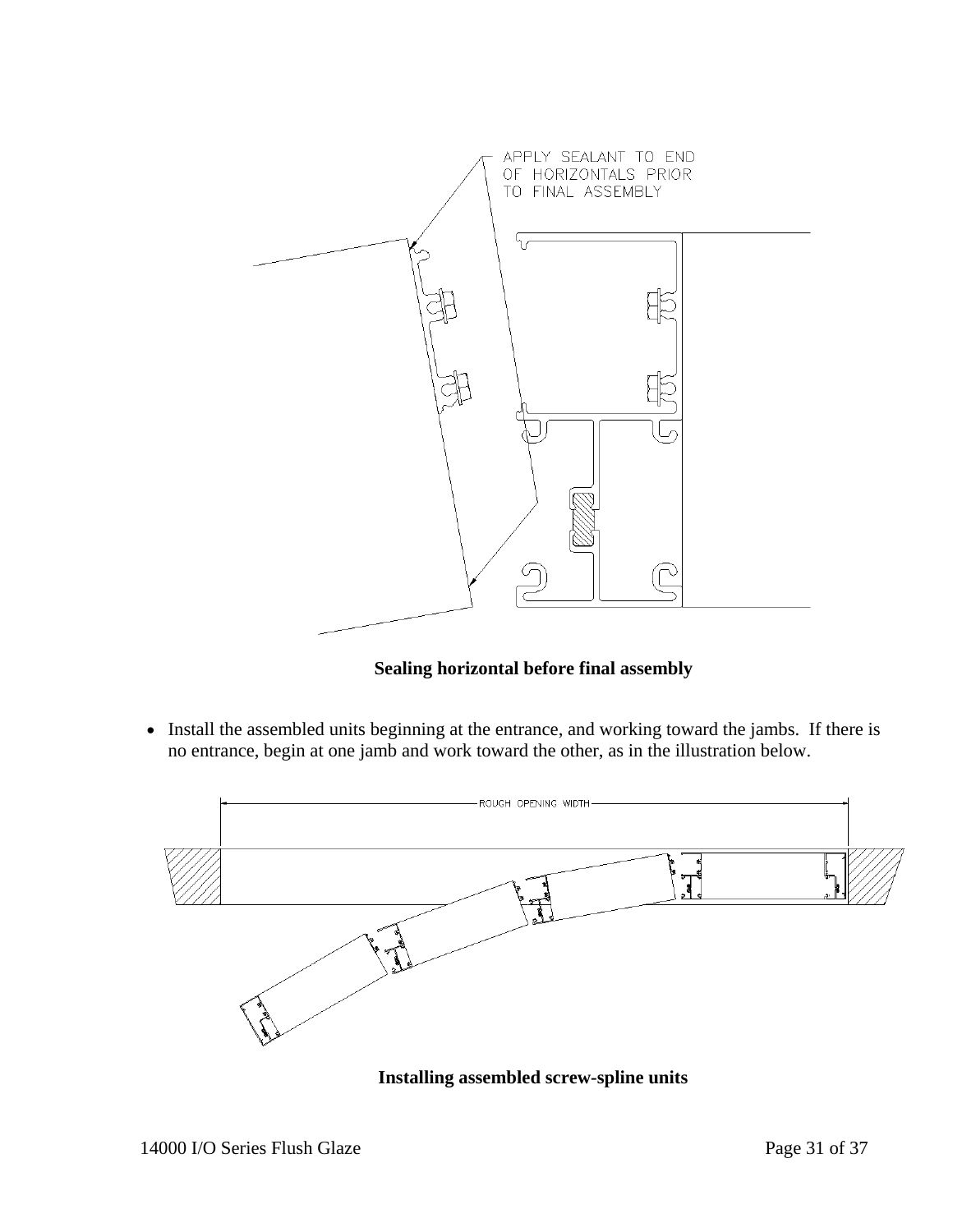• In the case of smaller units, the last two may need to be snapped together and then pivoted into position together, as in the illustration on page 30.



#### **Installing last two units together**

#### *Step #5: Attach frame to masonry*

- For shear-block assembly, set the assembled unit into the opening. (For screw-spline assembly, this was done in pieces in Step #4 above.)
- Install shims at head and jambs, as shown in the illustration below. Use a piece of P1745 to provide back-up support for shimming and fasteners.

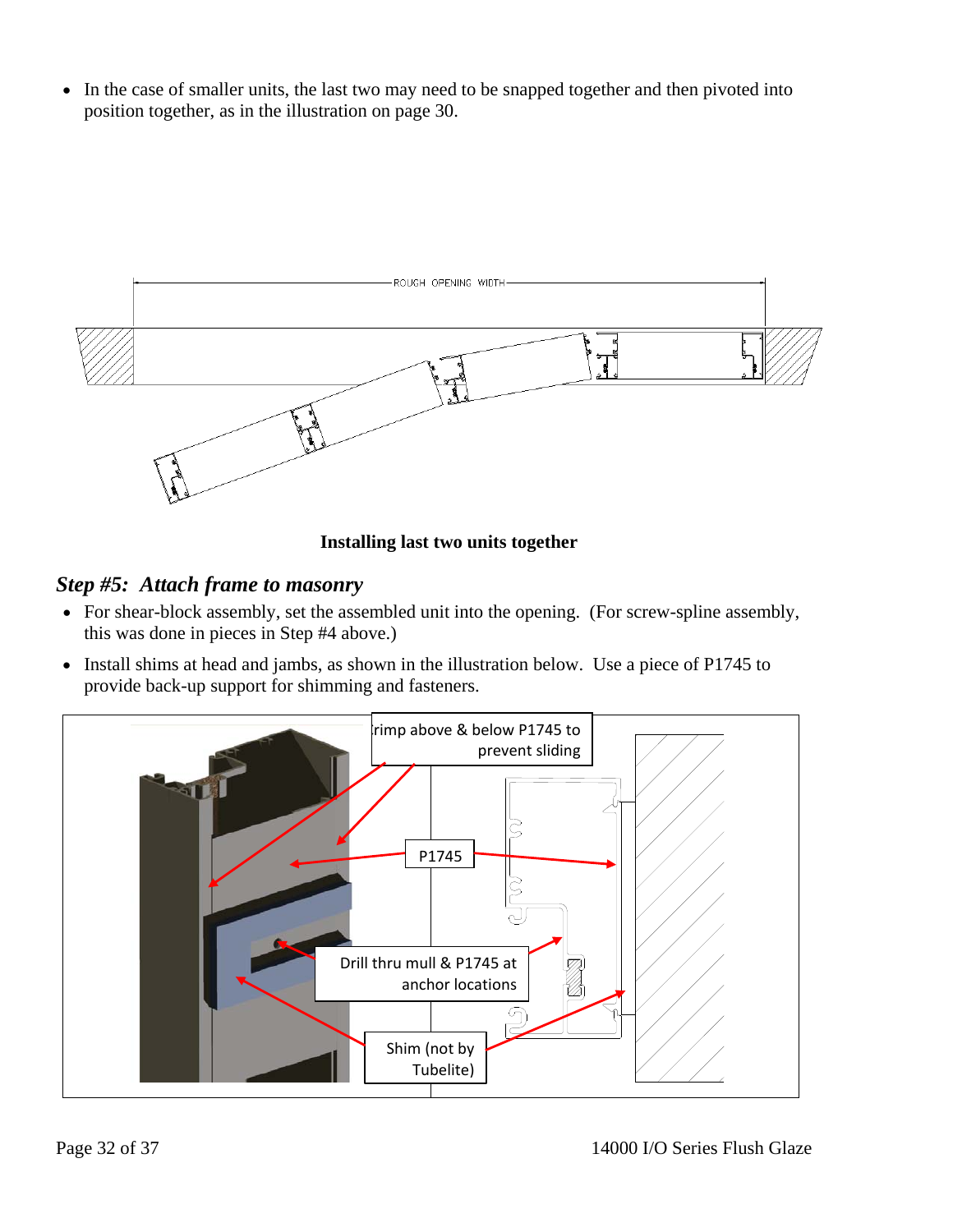#### **Shimming and anchoring the head and jambs**

• Attach the jambs and head to the perimeter of the opening with suitable fasteners.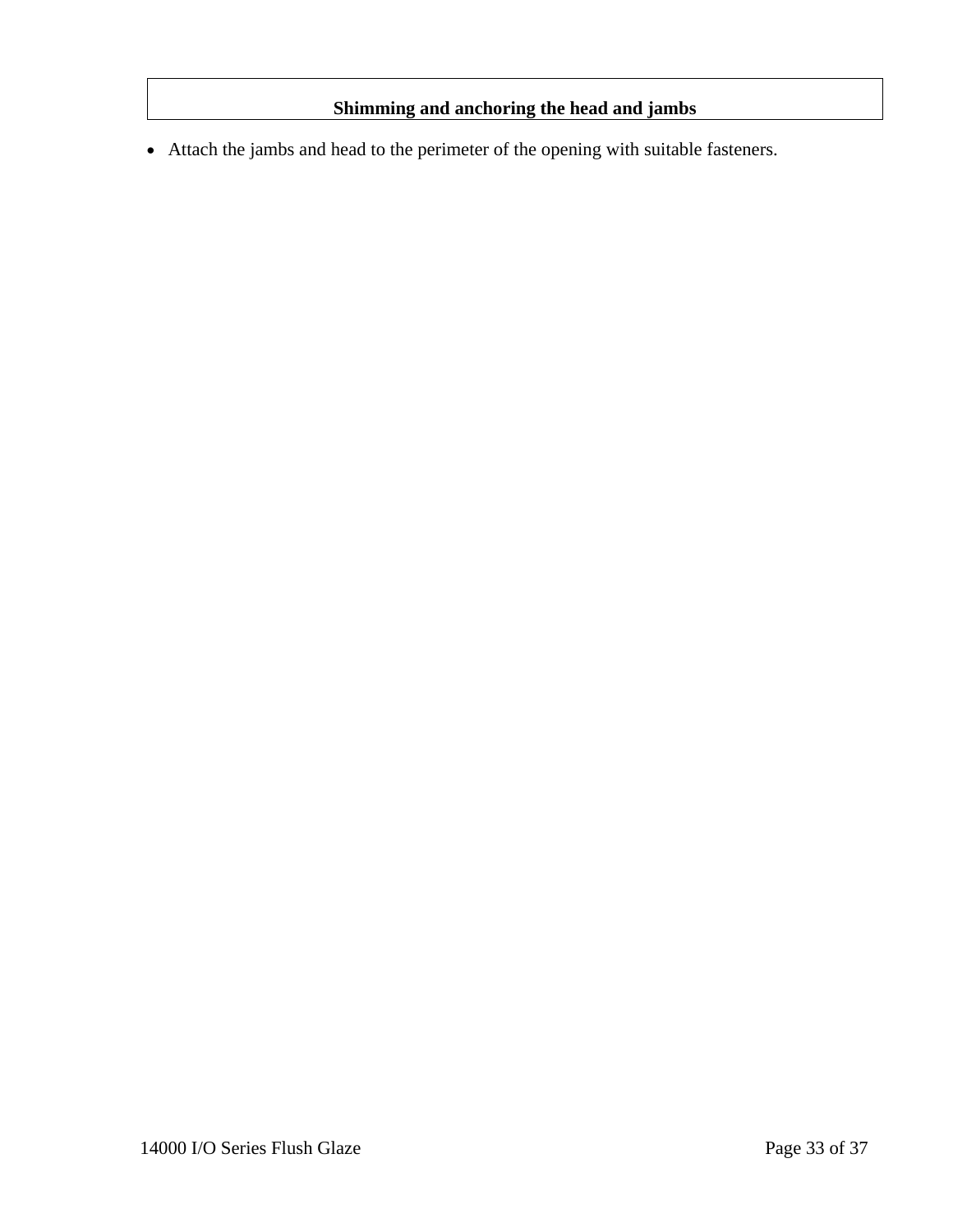# *Step #6: Install P1135 water diverters*

• Use MEK and a clean cloth to clean the surfaces of the horizontals where you will install water diverters. Also clean the vertical reglets on both sides to at least 1" above the gasket reglets on the horizontal member.



**3D view of a water diverter** 

- When the surfaces are dry, butter the underside of the P1135 with sealant and press the diverter to the horizontal in the glazing pocket.
- Pump sealant into both vertical gasket reglets, and seal the edges of the diverter on all sides **EXCEPT** the edge facing the pocket. You must avoid getting sealant in this area in order to allow the system to drain.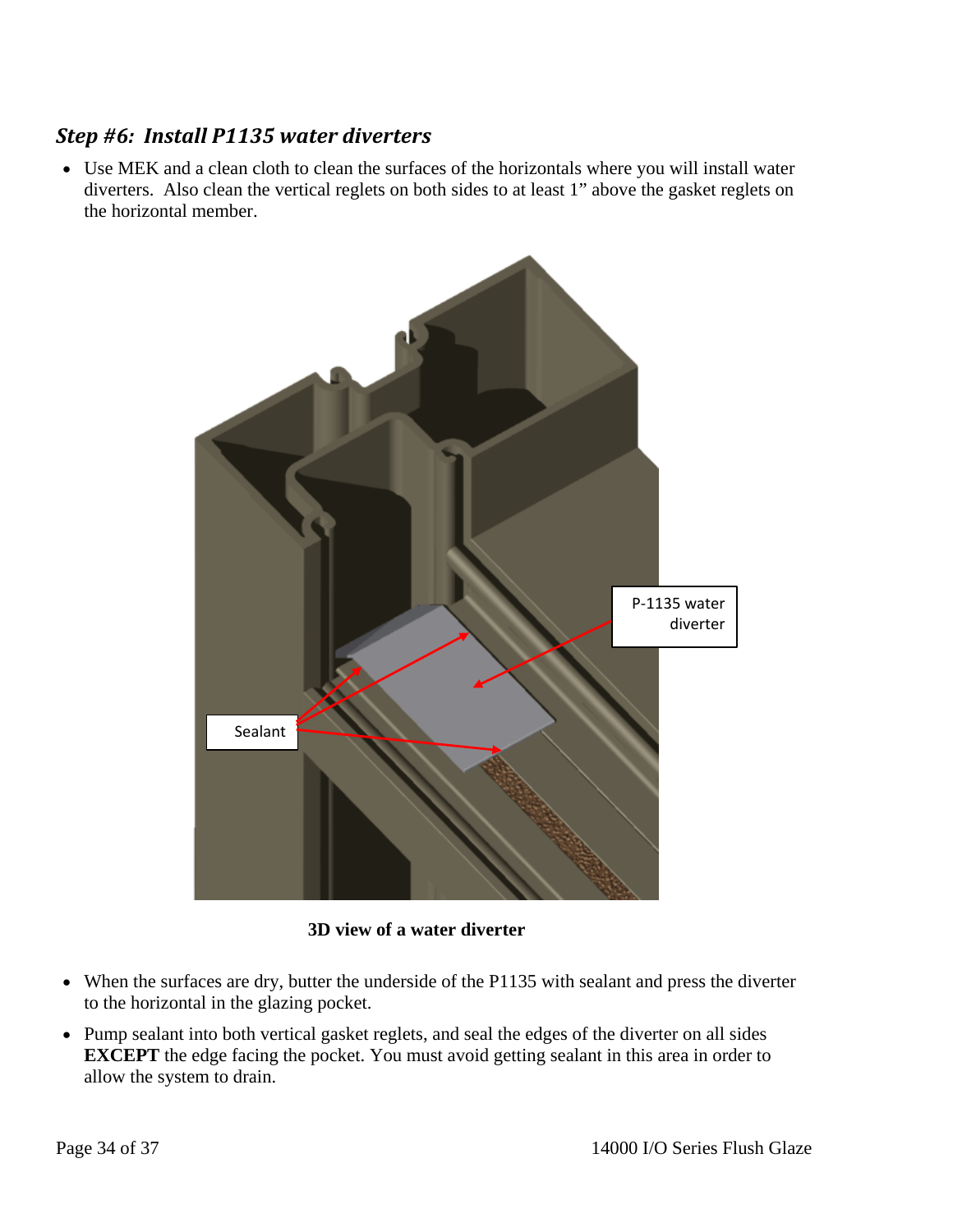• Seal the joint between the vertical and horizontal members from the diverter to the top of the horizontal gasket reglet.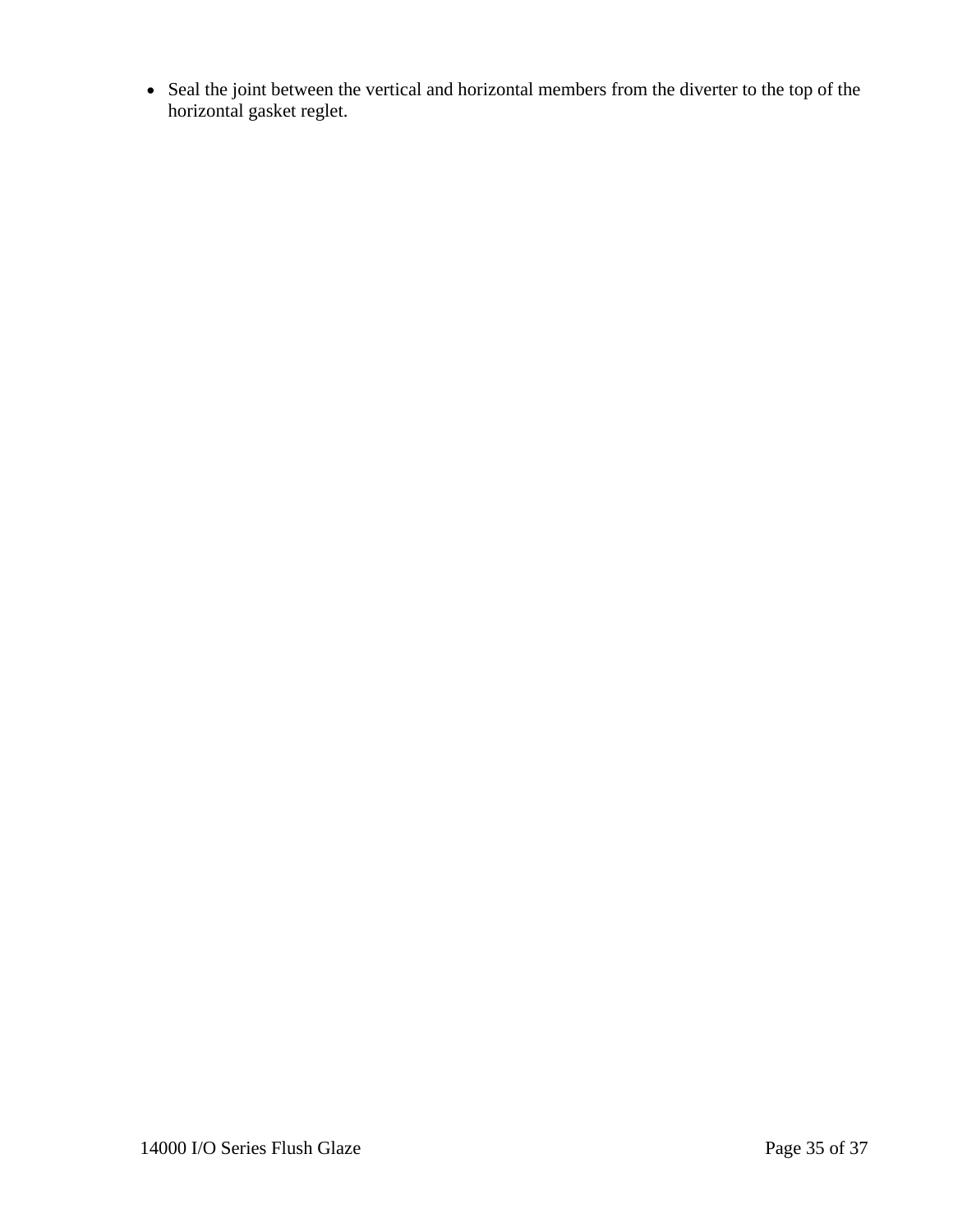# **GLAZING INSTALLATION**

All glazing pockets are 1 7/16" wide, and will accept glazing up to and including 1 1/8" thick, dry glazed.

Glass dimensions should not exceed day light opening (D.L.O.) plus 7/8". See illustration below.



#### **Nominal glass dimensions**

This formula does not take into account out-of-square openings or glass tolerances. Consult your glass manufacturer before determining final glass sizes.

When cutting gaskets, you should add  $1/16$ " to  $1/8$ " per foot of daylight opening for shrinkage. (An eighth of an inch per foot is approximately 1%.) Open, unsealed gasket joints are a potential source of leakage, and water damage to interior finishes.

When installing gaskets, always begin at the ends of the gasket and work toward the center.

# *Step #1: Cut and install the interior gaskets*

• Cut interior vertical gaskets (P2728) to D.L.O.  $+1$ " + shrinkage allowance (see above).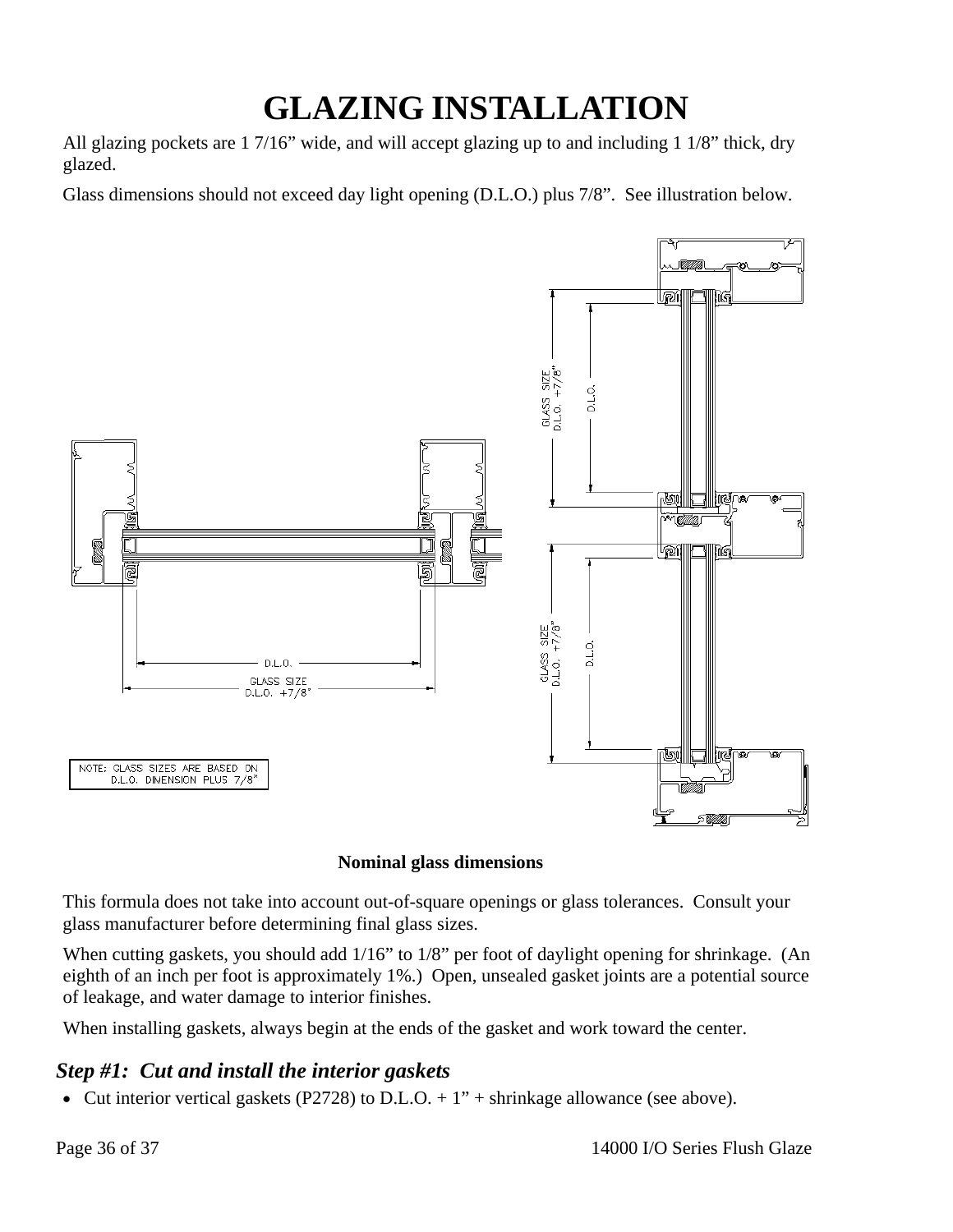- Install the interior vertical gaskets, beginning 1/2" beyond the surfaces of the adjacent horizontal framing members.
- •
- Apply butyl sealant to the interior vertical gaskets, where the horizontal gaskets will contact them.
- Cut the interior horizontal gaskets (P2728) to D.L.O. + shrinkage allowance (see page 32).
- Install the interior horizontal gaskets, pressing their ends into the butyl sealant and up against the vertical gaskets.

#### *Step #2: Install the glass*

- Position the glass in the frame.
- Raise the glass off the bottom horizontal, and place a setting block (P-1132 or P2400) at each quarter point (2 setting blocks per light).
- Lower the glass onto the setting blocks.

#### *Step #3: Cut and install the exterior gaskets*

- Cut the exterior vertical gaskets (P2728) to D.L.O.  $+1$ " + shrinkage allowance (see page 32).
- Install the exterior vertical gaskets. The vertical gasket should start  $\frac{1}{2}$  above the surface of the upper horizontal, and should extend 1/2" below the surface of the lower horizontal.
- Apply butyl sealant to the vertical gaskets where the ends of the horizontal gaskets will contact them.
- Cut the exterior horizontal gaskets (P2728) to D.L.O. + shrinkage allowance (see page 32).
- Install the exterior horizontal gaskets, pressing their ends into the butyl sealant and up against the vertical gaskets.

#### *Step #4: Seal perimeter of installation*

- Insert backer rod into the gap between the frame and the building substrate on top, sides, and bottom of the installation.
- Apply sealant to fill the void.
- Tool the sealant smooth.